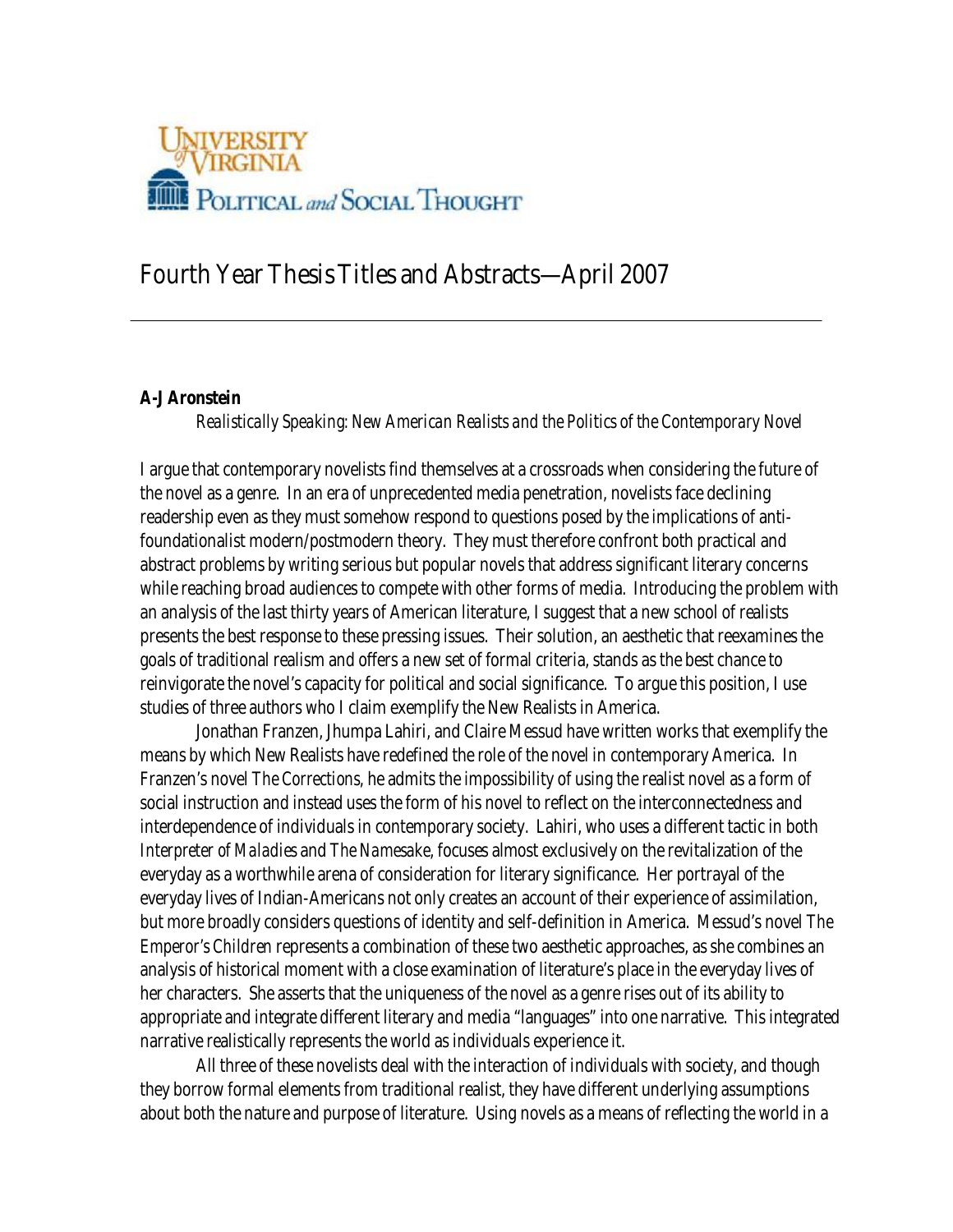given historical context, while recognizing a real need for accessible language and recognizable plot and characters, Iconclude that the New Realists have transformed the realist aesthetic. In doing so, they offer a future course for the novel, and have redefined how authors should engage with politics and society in their fiction.

### **Josh Cincinnati**

## *Edit This Thesis: The Power of Wikipedia, Community, and Democracy*

With every great technological innovation comes a transformation in the way humanity organizes and socializes itself. The Internet has ushered in an age of Computer-Mediated Communication (CMC) and has fundamentally altered the way human beings collaborate and socialize into communities. While there are many Internet communities to study, there is one in particular that is unique among its peers: Wikipedia. I argue that Wikipedia represents a new model of online community, one that effectively combines mass collaboration and interaction with elements from more close-knit Open Source software projects. Through this unique model, Wikipedia instills democratic values into its users and encourages civicengagement. I suggest further that Wikipedia's community model could be applied to many problems outside the domain of a free encyclopedia project.

To prove my arguments, I first trace the historical development of the Internet, Open Source movements, and primitive communities online to provide context to Wikipedia's development. I consider Howard Rheingold's conception of *virtual community* and build a framework to discuss online communities. With that framework in mind, Iexamine the history of the Wiki concept, Nupedia, and ultimately Wikipedia, and show how the Wikipedia community developed into its modern state. Within that development, I trace both qualitative and quantitative elements of Wikipedia's community: how many contribute, who contributes, how much they contribute, and whether their contributions benefit the project. I compare Wikipedia's community model, which I dub the "wikiunity" model, with other Open Source projects, and ask why anyone would contribute to any of these projects.

After I show that Wikipedia's wikiunity is a largely effective community, Iexamine three of the major criticisms against the project through case studies, and show how the wikiunity model adapts to each of these criticisms. To see if the wikiunity model could benefit from other online communities, Icompare the wikiunity model to several other modern models of virtual community, including blogs, media/content sharing sites, social networks, and online games. I demonstrate that the wikiunity model already incorporates most of the positive features of these communities, and make one final comparison: to Citizendium, an expert-edited version of Wikipedia that automatically constructs elitism and power differentials within the community. The wikiunity model may be superior to Citizendium, but the analysis is incomplete and speculative, since Citizendium is still not open to the public. After I establish Wikipedia as one of the most effective online communities, I demonstrate that the wikiunity model also instills democratic values and engages its users through the Wiki process of editing, the statistical accuracy of the project, innovative content licensing, and the hesitance of certain authoritarian states to unblock Wikipedia from their country-wide firewalls. Finally, I recommend that given Wikipedia's demonstrated efficacy and civic engagement, the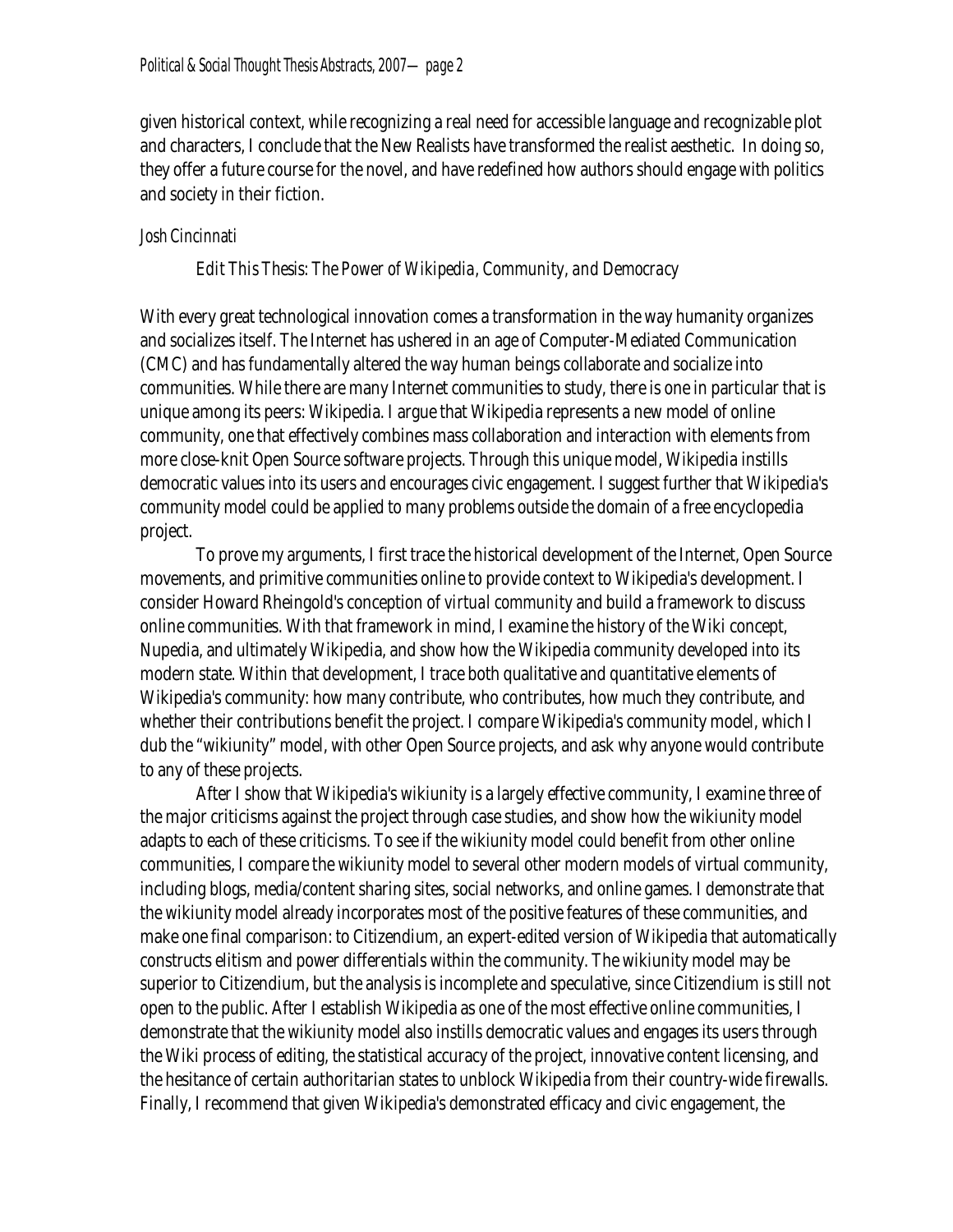wikiunity model should be applied to other policy and government-based missions outside of the free encyclopedia.

### **Elena Maria Coyle**

#### *Public Housing and the Difference Principle: A Policy Analysis in post-Katrina New Orleans*

The U.S. Department of Housing and Urban Development (HUD), acting in receivership of the Housing Authority of New Orleans (HANO), has violated the foundational precepts of social justice through its proposal to demolish more than three thousand units of public housing in New Orleans, Louisiana. Although these properties sustained only minor damage as a result of the heavy wind and high floodwaters of Hurricane Katrina, the St. Bernard, B.W. Cooper, and C.J. Peete developments will be subject to disposition, and to subsequent redevelopment, as private, mixed-income, mixedused communities (barring an injunction in the pending civil action *Yolanda Anderson et al. v. Alphonso Jackson et al.*, 06-3298.) Should HUD be successful in these endeavors, the number of affordable rental units provided through federal housing subsidies will be decreased by nearly eighty percent— occasioning the permanent displacement, and the effectual homelessness, of as many as fourteen thousand low-income persons.

 I argue that the current policy debate on the rehabilitation of these developments has need of normatively evaluative standards. These will provide a uniform basis for comparison among the three disparate redevelopment proposals with respect to considerations of equity and fairness.

 The three proposals are as follows: the first, set forth by the housing authority is that described in the introductory paragraph; the second, advanced by the displaced tenants, calls for the right of all former residents to reoccupy their units; the third, presented by a coalition of the tenants, private investors, and socially responsible developers, advocates the creation of a Limited Equity Cooperative (LEC) to allow for the rehabilitation of seventy percent of the units to be demolished under the HUD plan and for the creation of affordable homeownership opportunities.

 Efficiency, utility, and stability are insufficient standards within this policy analysis owing to the fact that they cannot secure the just entitlements of the displaced tenants. I illustrate, in contrast, the benefits of a deontological, social contract theory approach above those of these teleological alternatives. Moreover, I suggest how certain features of Rawlsian ideal theory, namely, the difference principle, could be modified to serve as the guiding precept of the policy analysis.

 The difference principle maintains that the distribution of primary goods within the basic structure of society is to be to the advantage of the least well off. I argue that the HUD proposal ought to be rejected in accordance with this standard. I further conclude, through comparison of the right of return and LEC alternatives, that the latter best satisfies, the demands of justice expressed through the difference principle, and as such, ought to be adopted.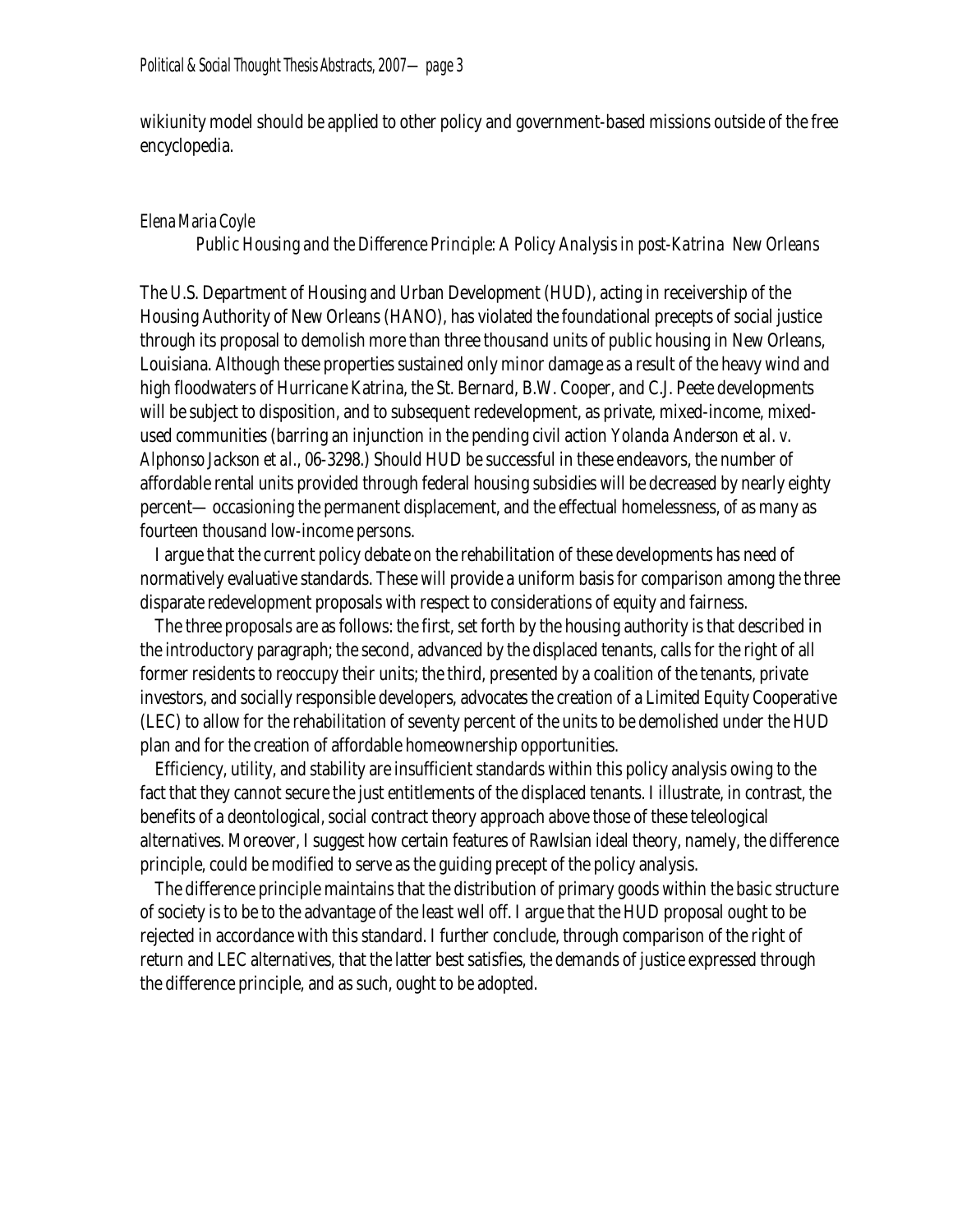#### **Kate Cristol**

### *"No Little Lady'ing Her:" Gender and Electoral Representation in American South*

Where are the women? Scholars of gender studies and political science have studied numerous explanations for the lack of gender parity in American government, particularly at the highest levels. Aggregate data guides much of their analysis, but this thesis approaches the issue at hand from a regional perspective. Throughout the summer of 2006, I conducted original field research in North Carolina, Louisiana, and Arkansas. Drawing upon this research, I assert that there are commonalities to the election of the female U.S. senators representing those states. I advance two major explanations for their successes and argue that certain characteristics of gender relations in the South served to benefit them as political candidates. I begin this thesis with the argument that the South's traditionalism creates a climate for women candidates that is unique to the region. To support this, I rely on polling data and representation statistics as compared with the rest of the nation, the model of political scientist Daniel Elazar for measuring political culture, and the historical perspective on the evolution of Southern politics of seminal southern political historian V.O. Key to substantiate my case for designating southern states as traditionalistic political societies.

I offer two potential explanations for the success of these women senators. The first explanation is that southern women benefit, in campaigns and electoral politics, from the residual chivalric code that still governs the interaction between the sexes in the South. I support this gentility explanation with a discussion of both the historical and contemporary public and private sphere relationships between men and women in the South. Using my case studies as illustrations, I argue that chivalry advantages southern women candidates by allowing them to opt out of the paradox of negativity that disadvantages their counterparts running in non-South states.

My second argument claims that southern women capitalize on familial stereotypes as a way of bridging historical private sphere power into the public sphere. This argument explores the role of these archetypes in electoral politics and asserts that women candidates are conscious of and directly involved in the perpetuation of gendered stereotypes in their campaigns as well as historical perspectives on matriarchal power in the southern private sphere. Paired with evidence drawn from my case studies, I use these findings to make the argument that familial stereotypes have allowed southern women candidates to negotiate power in a way that is unthreatening in a traditionalistic society.

More generally, I argue that these two phenomena work in concert to allow southern women candidates to benefit from gendered campaigning. From a normative perspective, I aim to shed insight into the broader question of achieving equal gender representation in traditionalistic political cultures within the United States.

#### **Rachel Crouch**

#### *Property Formalization and Infrastructural Development in Peri-Urban Lima*

In this thesis, I argue that in peri-urban Lima formal property titles have had significant positive effects on investment in public goods for the improvement of urban human settlements. Though—according to my findings—formal, individual property titles tend to have a negative effect on collective action and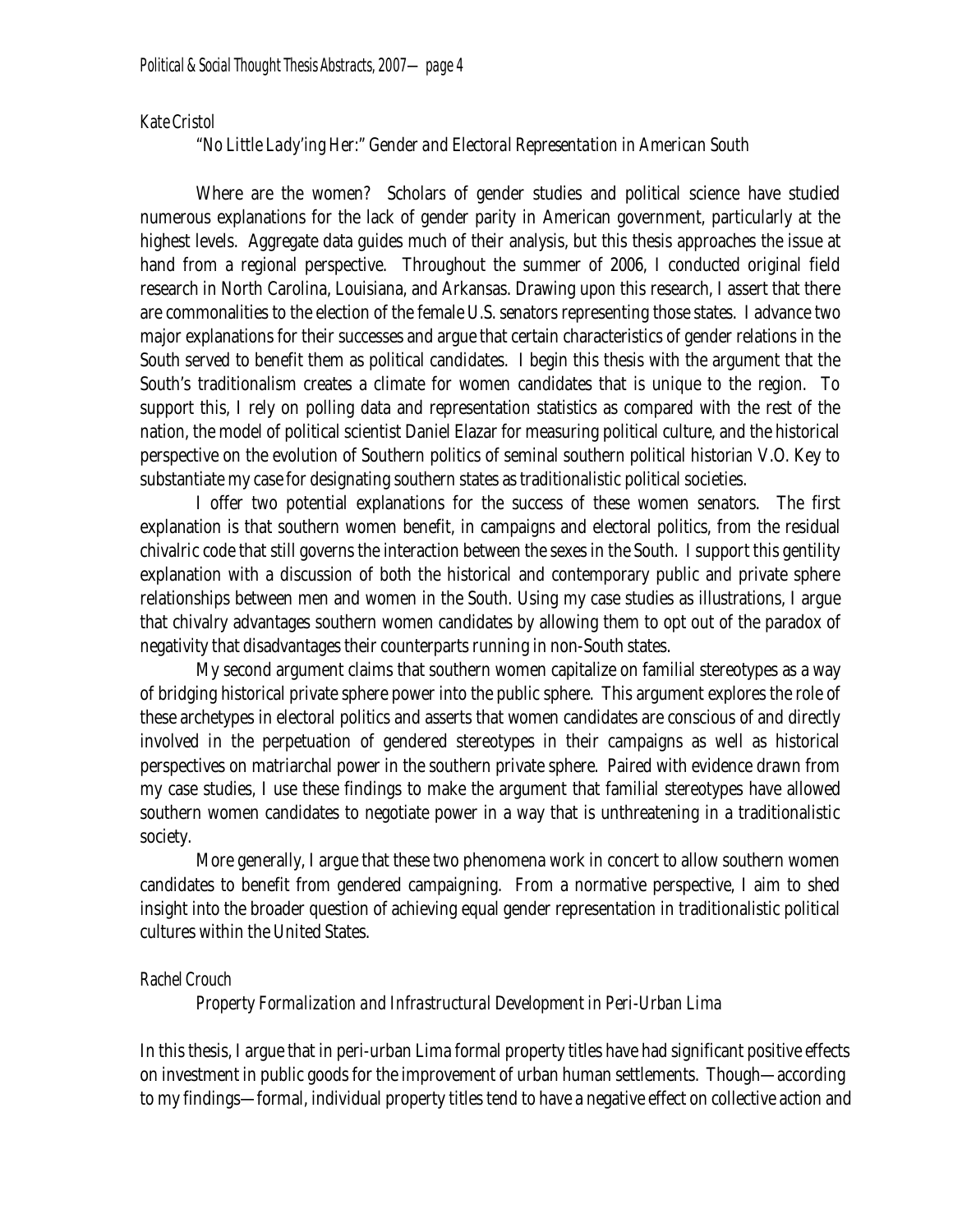investment in urban improvements *within* settlement communities, they do promote greater investment in community infrastructure by entities external to the settlements.

Since the 1940s, Lima—like other major cities in the developing world—has faced rapid population growth resulting from migration from the countryside. In the absence of adequate state- or market-provided housing options, the majority of migrants and their children have informally occupied land, without titles, and have built homes in informal human settlements on the periphery of the city. Since the 1960s, attempts have been made to legalize such informal property holdings, but bans on future informal settlement have made a sustainable property formalization regime impossible. I focus on the most recent, and perhaps most comprehensive, of these attempts: the Commission for the Formalization of Informal Property (COFOPRI).

I argue that once a community receives formal titles, although settlers are more inclined to invest in their own residences as a result of their greater tenure security, they tend to do so at the expense of effort and money spent in collective community improvement projects. This centrifugal tendency, however, need not doom effective community organization in human settlements; rather, with an effective leader, settlement governing organizations can use titles as tools for encouraging investment in their communities by public and private service providers and other agencies.

Indeed, in deciding whether to invest in infrastructure in a poor settlement community, these external entities put a great deal of stock in whether a settlement has received formal, registered titles; for this aspect of investment in public infrastructure, title and the cadastre that accompanies them have a very positive effect. External investors, like the public water company, take titles as a guarantee that the settlement will not move off the land it occupies. They rely on the cadastre to be certain that they are placing their infrastructure on land on which they have a right to so, in order to be certain that they will not have to move it or become involved in legal entanglements if someone claims it as private property. In order to fund this large-scale, more efficient provision of communal infrastructure, titles also provide the government with the opportunity to more efficiently tax settlement residents, both because they can now be obliged to pay taxes on property that is formally theirs and because they can be tracked by means of the cadastral system.

Because property titles are so important for facilitating the coordination of investment in public infrastructure in human settlements, the recent focus on titling programs by the Peruvian government and international development agencies is warranted. However, in order to prevent the accumulation of illegally held property and the bottlenecks to the legal system it has caused, a system of property titling and registration based on individual initiative should be explored. Such a system could allow for more humane urbanization by encouraging more rapid provision of basic urban infrastructure and could reduce the opportunity for national politicians to use centrally directed property titling initiatives as populist projects that have been shown to be unsustainable.

#### **Kate Daughdrill**

*Art Matters: The Role of Socially Engaged Art in Improving Local Communities* 

In this thesis, Iexplore the use of community-based, socially engaged art by arts organizations and collaborative groups in responding to local social problems. I argue that in order for this type of work to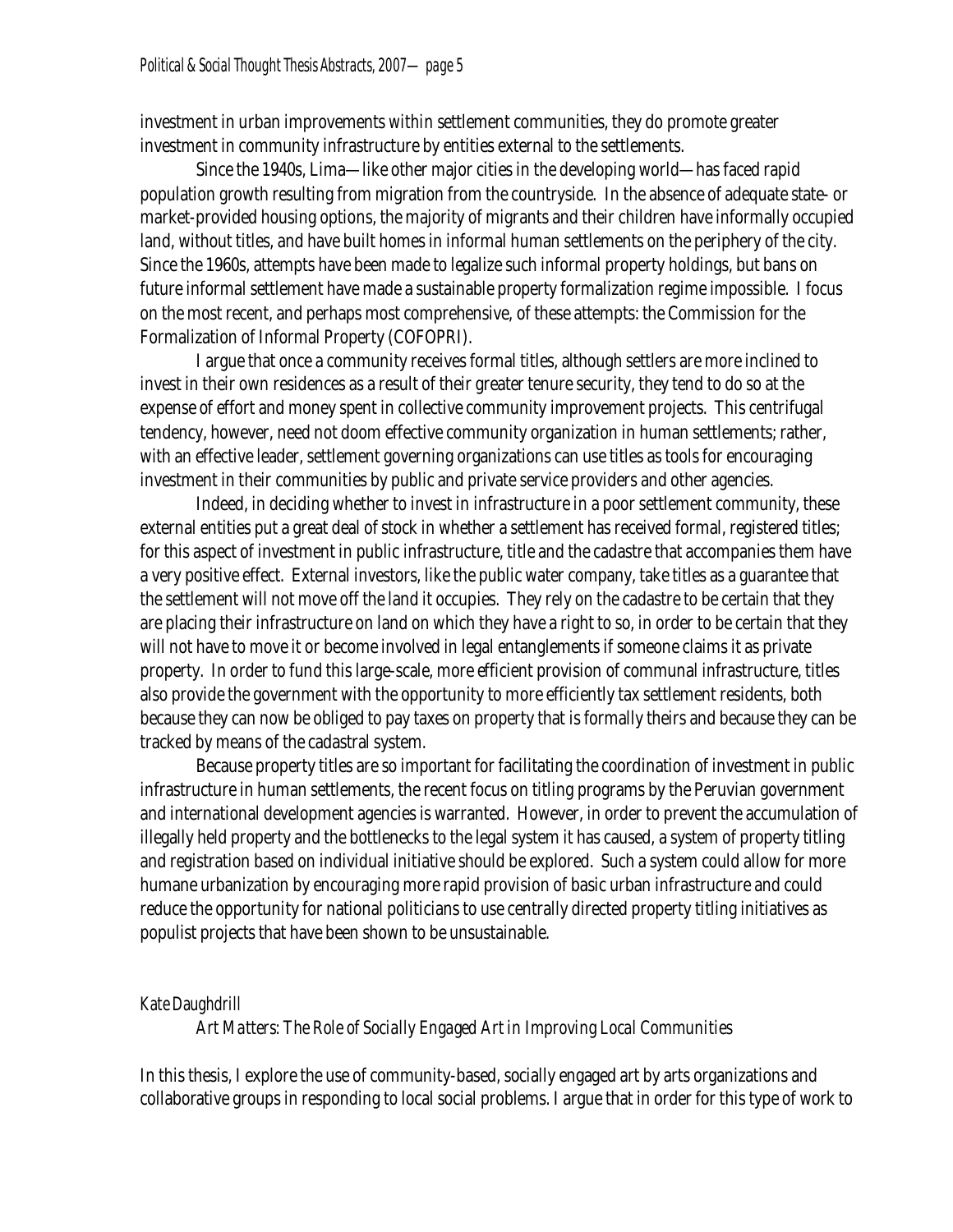be considered compelling art, it must be concerned with both its artistic and social effectiveness. I assert that community-based, socially engaged art is particularly successful in making a sustainable impact on both local social conditions and the broader discourse of art when it incorporates local communities into the *format* of the work. To demonstrate this, I analyze the varying approaches utilized by the international arts organization ArtCorps, the arts organization Sculpture Chicago's "Culture in Action" program, and the collaborative artist group WochenKlauser in creating community-based, socially engaged art that helps improve social conditions in local communities.

First I provide historical and theoretical context through with to understand community-based, socially engaged artwork. Iexplore Grant Kester's writings on dialogical and community-based public art, Suzi Gablik's arguments for a more relational, participatory model of art making, Nicholas Bourriaud's theories of relational aesthetics, and the broader field of arts-based community development. After situating this type of work within its developing critical discourse, I explore the artistic practices employed by Arts Corps, "Culture in Action," and WochenKlauser as I tease out how each organization or collaborative group defines artistic and social effectiveness. To better understand how these different approaches function, I analyze how content is generated, communicated, and received in each type of work and explore its varying relationships to its respective public and relevant bureaucratic agencies and organizations.

Ultimately, Icompare and contrast these observations in order to demonstrate that the most compelling socially engaged, community-based artwork aims at both its artistic and social effectiveness. I utilize the modernist art critic Michael Fried's artistic criteria of fecundity; this considers what a work of art gives birth to or begets, to demonstrate how "Culture in Action" most successfully addresses the concerns of the critical discourse of art while incorporating participating communities into the format of the work in ways that allow for the art to continue influencing both the artistic and social realms. I argue that socially engaged art is most successful when it is employed as the *format* or *process* of social engagement rather than the *means*. In incorporating a local community into the format of the art, community members participate in artistic and social engagement in ways that shape them to continue working to improve local social conditions after the work's completion. Ultimately, I make demands that community-based, socially engaged art be concerned with its own fecundity—and that it be art.

### **Benjamin P. DeForest**

# *Translating the Boundaries: A Comparative Study of Ancient, Modern and Contemporary Conceptions of Disciplinarity*

I analyze the works of three philosophers—Aristotle, René Descartes and Auguste Comte—with the aim of demonstrating that the conceptions of intellectual disciplines active or implicit in their works diverge in important respects from the conception of disciplines most prevalent in contemporary intellectual discourse. I suggest four characteristics according to which a conception of disciplinarity might be analyzed: the imagery and vocabulary employed in the conception, the manner in which the claims of various disciplines are coordinated, the means by which the aims or ideals of a discipline are established, and the relation between the subject and the object of a disciplinary inquiry.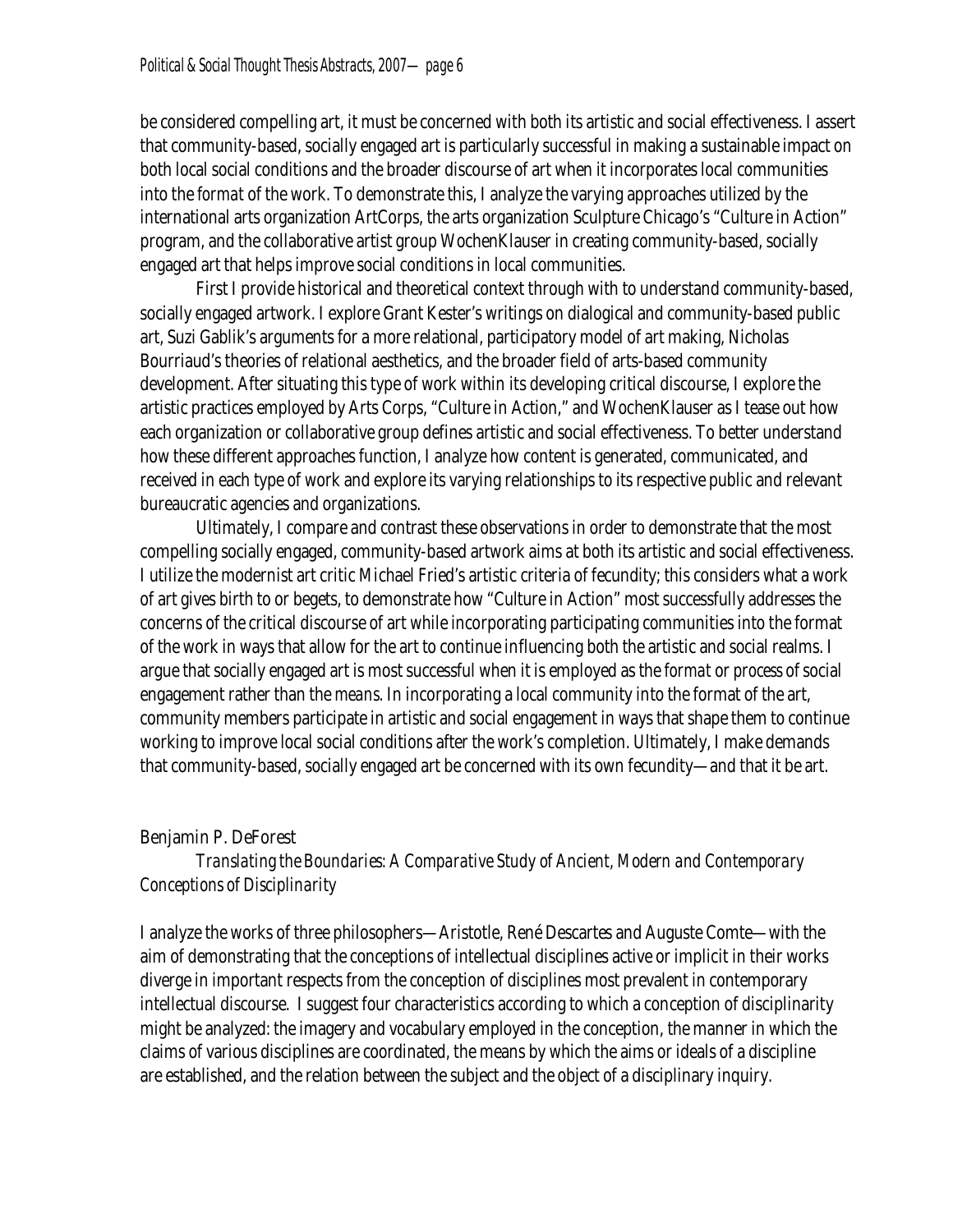In Aristotle's conception of disciplinarity, the imagery of *technê*—an art, or skilled craft dominates. This imagery is characterized positively by a contingency and flexibility of constituent practices, a conception of action in a limited scope of time, the equivalence of particular identity with action, and the image of the human being engaged in the practice of any discipline. It is characterized negatively by a lack of any sense of spatiality. Aristotle coordinates the claims of various disciplines by admitting their mutual efficacy and explanatory power. Aims and ideals of particular disciplines in Aristotle's conception are stated with respect to the activities peculiar to their disciplines, and not with respect to an activity shared by all disciplines. The subject and object of particular disciplines in Aristotle's conception are characterized by a relationship of reciprocal determination.

The dominant set of imagery in Descartes's conception of disciplinarity is light, both as it emanates from the sun and as it is reflected off of various objects. This imagery is characterized by a dependence upon objects for the determination of particular identity and a subordination of particular inquiries to inquiry as such (like the subordination of reflected light to the light of the sun). Descartes coordinates the claims of various disciplines by evaluating their correspondence with the truth. The aim of every discipline in Descartes's conception is the same: the attainment of truth. The object of a disciplinary inquiry in Descartes's conception determines the subject of a particular discipline.

In Comte's conception of disciplinarity, disciplines are viewed as the branches of a tree. This imagery is characterized by a hierarchy of individual parts, a unity of substance among individual parts, structural connection among individual parts, and a dependence upon the relation between individual parts and the whole of the system for the determination of particular identity. Comte coordinates the claims of various disciplines by positing their relational dependence, with the activities of subordinate disciplines being dependent upon the claims of more foundational disciplines. Aims and ideals of particular disciplines in Comte's conception are determined with reference to the aims and ideals of the system as a whole. The subject and object of particular disciplines in Comte's conception are both determined by the relation of the particular disciplines to the system as a whole.

The imagery dominant in academic discourse today is that of disciplinary fields. This imagery is characterized by a conception of spatiality, a conception of interiority, an association with military and agricultural practices, and a dependence upon the subject of the inquiry for the determination of particular identity. We coordinate the claims of various disciplines by asserting their dominance with respect to certain sorts of claims. The aims and ideals of particular disciplines in the contemporary conception are determined by the particular disciplines with respect to the totality of all possible disciplinary activity. The subject of particular disciplines in the contemporary conception determines the object it studies.

Iconclude that the various conceptions of disciplinarity analyzed in this study differ from one another in important respects. The premises according to which disciplinary work is evaluated vary among the different conceptions of disciplinarity, a circumstance which suggests that the evaluation of disciplinary work is dependent upon the conception of disciplinarity in which a disciplinary inquirer is operating. I suggest that an awareness of this dependence as it operates in past conceptions of disciplinarity can help us betterexplain the history of western thought in the context of its production. I further suggest that an awareness of the peculiarities of our disciplinary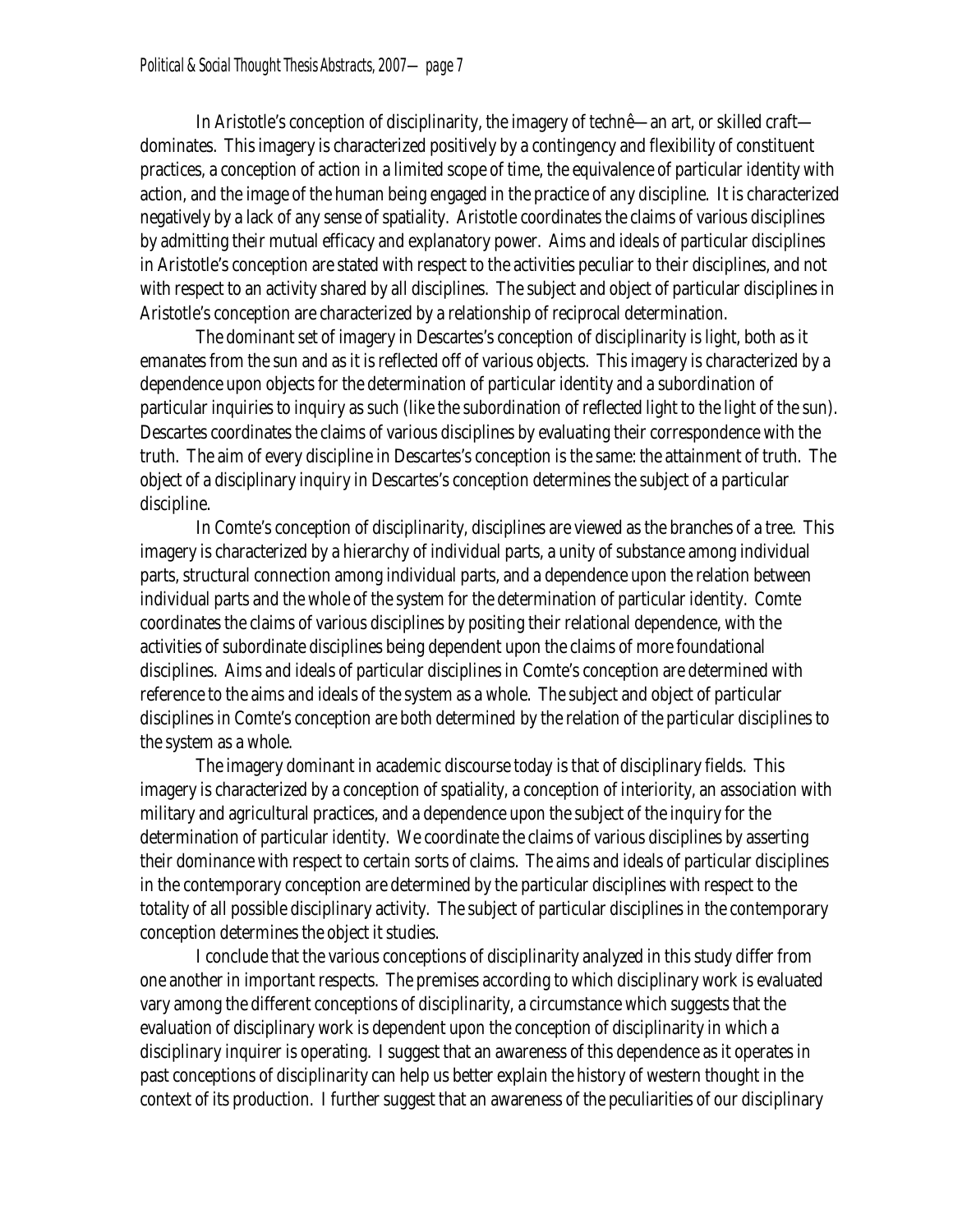situation today can help us avoid the wrongful explanation, interpretation and evaluation of contemporary disciplinary work by means of outmoded premises of disciplinary action and production.

### **Andrew Braedon Duncan**

### *"The President in His Labyrinth": Chavismo & the Search for a Multipolar World*

Since the Venezuelan elections of 1998, Hugo Chávez and his supporters have undercut the conventional wisdom that it is infeasible for Latin American states to resist the free-market neoliberal order. The *Chavistas* have begun to forge an alternative path to political participation and economic development that refuses to subordinate social equality and the pursuit of redistributive policies to the demands of globalized markets in the 21st century. *Chavismo*'s relative success in this effort calls into question assertions made frequently by U.S. policymakers regarding the "radicalism" of the Bolivarian Revolution. The counter-hegemonic nature of the movement also raises questions about the appropriate role of the nation-state in the era of "globalization."

The sociopolitical and ideological underpinnings of *Chavismo* must be understood in terms of the failures of Venezuela's *Punto Fijo* democracy after its founding in 1958. Elites from the dominant parties (AD and COPEI) of the *Punto Fijo* regime assumed that distributive policies funded by oil revenues would indefinitely contain social conflict. Although the regime was lauded as the region's most "exceptional" democracy, its elitist orientation rose to the surface as oil revenues declined in the 1980s. By 1989, resentment towards the regime peaked when the adoption of an IMF austerity package sparked riots across the nation. Living standards deteriorated among the poor during the 1990s, and voter abstention increased as the dominant parties were increasingly perceived as corrupt and unresponsive to the needs of citizens. In his 1998 campaign, Chávez excoriated AD and COPEI, and pledged to cure the nation's "moral cancer" by way of a "Bolivarian Revolution." Given the undemocratic elements of the *Punto Fijo* regime, it is difficult to argue that democratic governance has deteriorated under the Chávez administration.

With the Bolivarian Revolution, the *Chavistas* have attempted to endow the legacy of Simón Bolívar with renewed significance for modern Latin American identity by emphasizing his beliefs about the sovereignty and equality of citizens. This attempt can be traced directly to the "Cult of Bolívar," which raised the Liberator to a status worthy of near-religious adulation during the  $19<sup>th</sup>$  and 20<sup>th</sup> centuries. The hero of Latin American independence has been invoked by countless despots, and *Chavismo* seeks to exorcise the Liberator from an insipid symbolism. Chávez also seeks to portray himself publicly as the rightful political heir to Bolívar. Furthermore, he claims that the 1998 elections marked the beginning of a new era in Venezuela's history in which the state responds to the challenges faced by *el pueblo*—the people. Rhetorically, the *Chavistas* emphasize the importance of humanized capitalism, participatory democracy, and pan-American political and economic integration.

My research shows thatefforts to categorize *Chavismo* as another manifestation of "populism" prove misguided. Chávez's persistent electoral dominance (despite the efforts of a U.S.backed opposition) and his movement's ability to bring tangible benefits to poor Venezuelans constitute a novel approach to stimulating civil society activism. These efforts include the creation of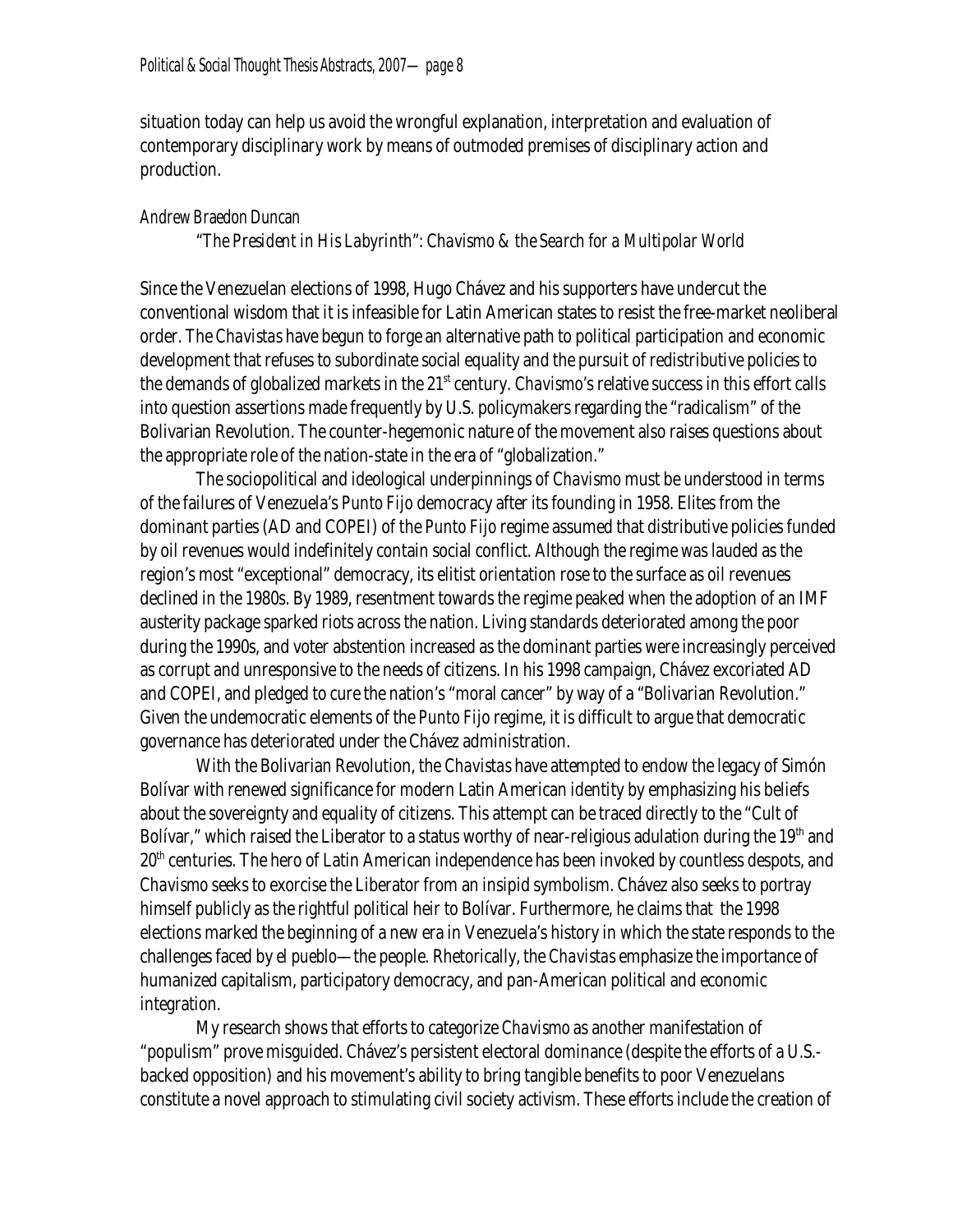community-based education programs, healthcare clinics, and the provision of credit for small business cooperatives. Popular diplomatic initiatives also suggest a novel role for oil in economic integration and trade among Latin American nations. Lastly, *Chavismo* has disproved critics who argued that its hostility to the private sector would cripple the Venezuelan economy. Although recent developments justify apprehension regarding the authoritarian tendencies of the Chávez administration, I argue that it is too early to judge *Chavismo* as a failure. Should the Bolivarian Revolution continue to prove successful in the years to come, *Chavismo*'s vision of pan-American integration and "twenty-first century socialism" may become a model of resistance to other nations struggling with the purportedly untamable forces of global capitalism.

### **Daniel Joseph Foré**

*High Politics and Political Theory: The Major Writings of Marvell, Sidney and Locke* 

Iexamine the writings of Andrew Marvell, Algernon Sidney and John Locke during the Restoration Crisis in England during 1677-1683. I argue that despite the fact that these three men used different forms of writing, all three sought to achieve the same ends. The three were all concerned with the arbitrary nature of the rule of King Charles II.

Writing in 1677, Andrew Marvell was concerned by what he perceived to be Charles's attempts to exert tyrannical rule over England. He believed that a plot existed to establish popery in England. Marvell's tract used historical examples in an attempt to prove that Charles had sought an alliance with the Catholic absolutist King Louis XIV of France. The two had formed a plot to remove sovereignty from the people of England in favor of a popish absolutist regime. The writings of Marvell and others like him kept the threat of popery and arbitrary government fresh in the minds of the people of England and contributed to the spread of the Popish Plot in 1678.

Writing between 1681 and 1683, Algernon Sidney sought to spread his vision of politics in England. In *Discourses,* Sidney argued that sovereignty resided within the citizens of a commonwealth. He argued that absolute monarchies were necessarily unjust and that absolute authority should be resisted by whatever means necessary. Sidney argued in favor of change and rebellion. *Discourses* was in many ways a call for a rebellion in England to replace Charles II. Sidney argued that the ideal form of government was a republic based upon virtue. Sidney made these claims because they supported his religious views. Sidney believed that a republic was designed to best protect the Protestant cause from the spread of Catholicism that the Counter Reformation represented.

Finally, John Locke's *Second Treatise* is often viewed merely as a work of political theory. I argue that Locke's entire argument in *Second Treatise* was designed to advocate rebellion in England. I dissect Locke's logical progression in an attempt to demonstrate that *Second Treatise* is similar to a polemic in that its designs were to achieve a certain end in England.

The theme of this paper is that political theory should be studied alongside the history of the period in which it was created. I argue that reading *Second Treatise* as a work of theory alone fails to adequately address Locke's motivations. Reading Locke alongside the history of the Restoration Crisis demonstrates that Locke had goals beyond merely producing a theoretical tract.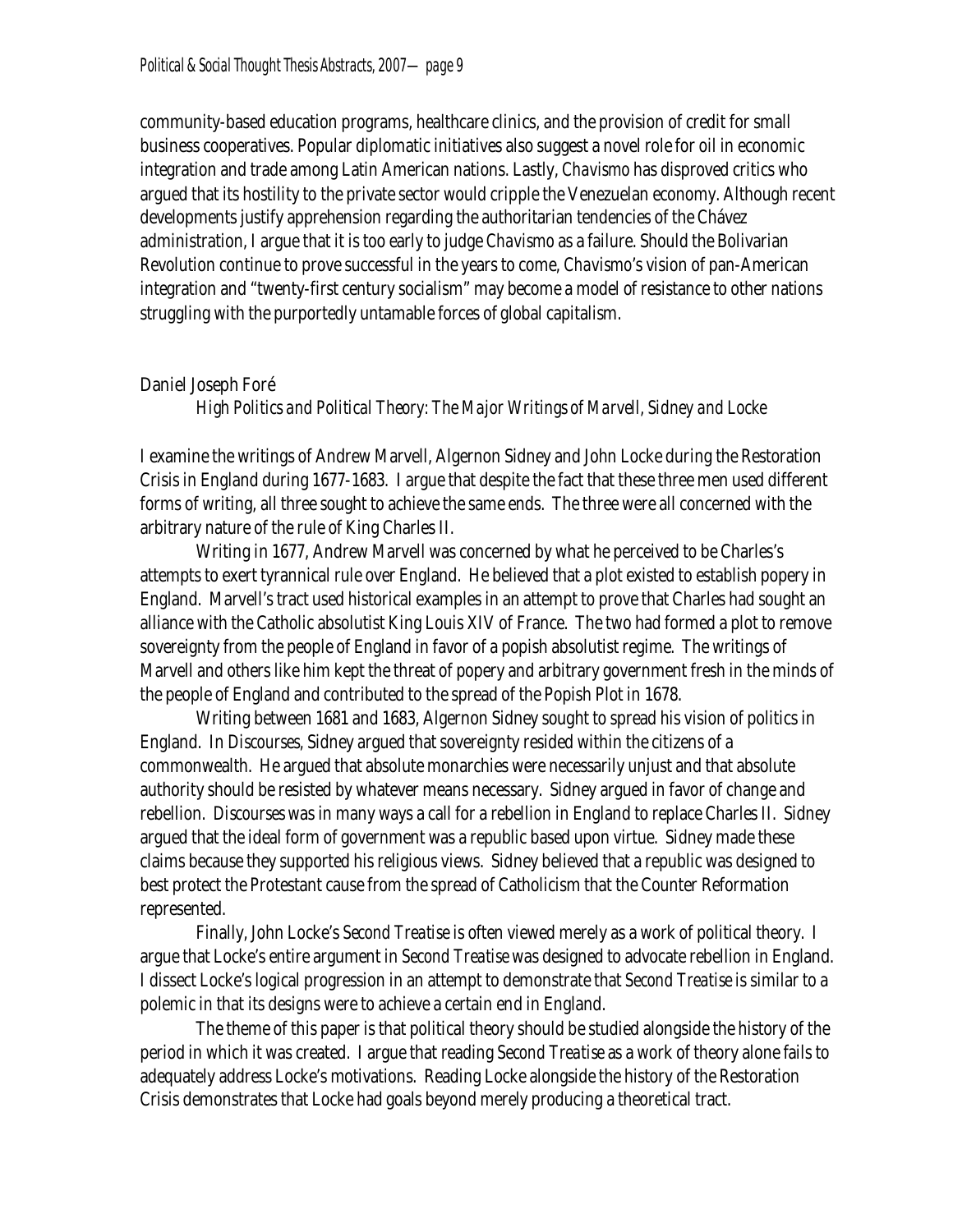# **McKenzie Haynes**

# *毛主席万岁 Long Live Chairman Mao: How the Symbol of Mao Zedong Reconciles the Paradox of Modern Chinese Political Culture*

I argue that the symbol of Mao Zedong is an essential aspect that reconciles the paradox of modern Chinese political culture. Prior to the death of Mao Zedong in 1976, China adhered to a rigid socialist philosophy, Marxism-Leninism Mao Zedong Thought. However during the Reform Era, which began in 1978, China has undergone capitalist economic reform and is currently the second largest global economy. Despite these immense changes, the Chinese government considers itself a "socialist" government. China operates under an authoritarian one-party system led by the Chinese Communist Party (CCP), engages in free-market practice yet spouts socialist rhetoric.

I will argue that the CCP appropriates the symbol of Mao to sustain its legitimacy as well as legitimize new economic reforms. I also argue that the people of China use the symbol of Mao to reconcile the changing social and economic nature of the society. Before Mao became a symbol used to reconcile the changing nature of the society, the symbol had to be created. My thesis will discuss the ways in which Mao, an iconic paramount leader in Chinese culture, became a symbol. I will argue that during the Cultural Revolution Era, Mao's political manipulations and ideological indoctrination resulted in a schism between the man and the symbol. The schism between man and symbol occurred during the height of Mao's personality cult. The creation of Mao's symbol transformed the society and replaced "old culture" with "new culture." The "new culture" existed on the principles of Maoist thought. The schism between Mao the man and Mao the symbol, entrenched Mao into the political and social culture. This allowed for the eventual appropriation of the symbol by the Party and the people.

Although the one-party government uses authoritarian measures to sequester revolt against the political system and sustain its legitimacy, I argue that this is only one part of the equation. The symbol of Mao is used by the CCP to legitimize the changing social and economic structures and maintain a balance between the past and a rapidly changing present. The Party's reassessment of Mao during the Eleventh Plenum of the Central Committee in 1981 left Mao Zedong Thought unblemished, where as Mao Zedong practice was denounced. The Party took ownership of Mao after 1981, and appropriated his symbol to legitimize the changing policy.

Similarly, the Chinese people appropriated the symbol of Mao to reconcile the changing society and economy. In the 1980s and 1990s, a new cult of Mao formed. This new cult was different from the Cultural Revolution cult. The new cult was a consumerist cult where Mao paraphernalia was sold on the emerging free-market. I will argue that the recent cult was a reaction to the new consumerist society and represents how the people reconcile the changing society with symbols of the past.

I use Social Interaction Theory to explain how the meaning given to a symbol allows a symbol to remain in the cultural sphere. The CCP and the people give meaning to Mao's symbol; whether to legitimize reform, sustain political legitimacy, or to reconcile the changes of the past, Mao is given meaning. Through this process, modern Chinese society is able to reconcile the paradox.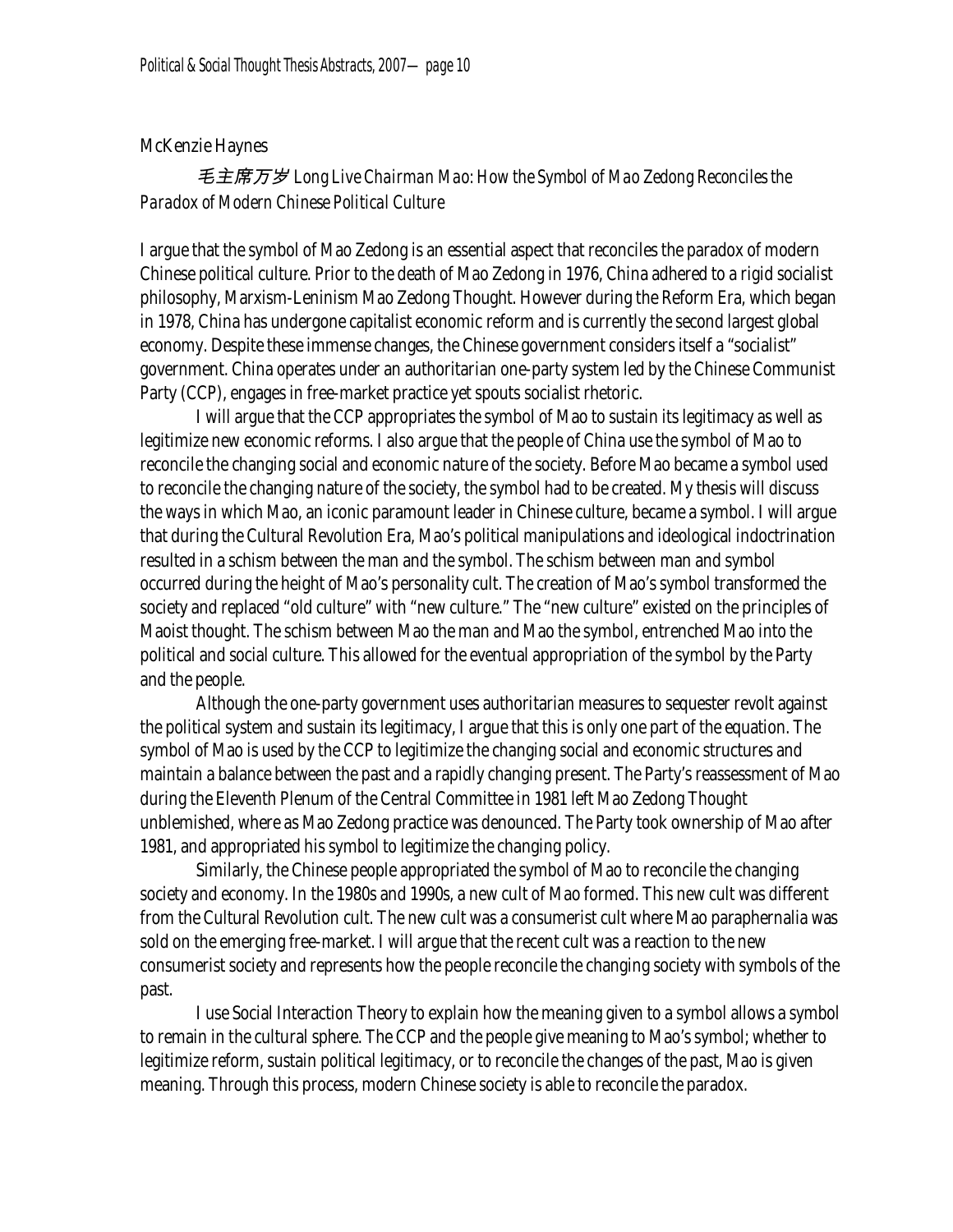#### **Caitlin N. Howarth**

#### *The Imprint of Violence: Studying Mutilation in the Context of Genocide*

The study of violence frequently confronts acts that defy explanation and threaten to overwhelm both victim and analyst. In the context of genocide, these acts occur with even greater frequency: once we have moved beyond the horror of the sheer numbers involved, we find ourselves blocked again by the extent of the inhumanity. Through its extremity and scope, collective violence overwhelms the capacity of our expressions and silences us.

By studying the imprint of violence upon the body, we listen to the things that still echo in that silence. As awful as the mutilated body appears, its form can be recognized as a construct built by the perpetrator of violence, its deformation a kind of language to interpret. Pushing past the natural desire to avoid the subject altogether, we can discover how the mutilated body testifies to the crimes perpetrated upon it. Sometimes, it designates the victim's identity; other times, it demonstrates the perpetrators' intent. And it is always relevant to the witness of the body, for the witness is one of the vital keys to the logic of mutilation. By turning our attention toward this subject and refusing to look away, the witness can defy the plans of the perpetrator and make the commission of violence that much harder to deny.

Through a series of comparative illustrations and extended case studies, this thesis will explore the mutilated body's potential as a harbinger of violence. Combining a forensic form of analysis with more traditional, macro-level considerations of socioeconomic and political conditions, it may be possible to develop a more definitive analysis of genocide in the early days of its occurrence. To this end, we keep in mind that the first victim of genocide is no less important than the 100<sup>th</sup> or the 1000 $^{\rm th}$ , and contend that the first victims may be able to tell us more about their situation than previously thought, through the signs etched in violence upon their bodies.

What they say varies from case to case. In Germany they speak of uncertainty among the persecutors, and a challenge to local witnesses, daring them to speak out. In Cambodia they speak of the strategy of a disproportionate response, one that both punishes the 'offender' and seeks to protect the perpetrator against future reprisal; this mechanism propels extreme violence forward in a selfperpetuating manner that is unlikely to stop until a third party forcibly intercedes. In Iraq, the bodies speak of a people targeted for extermination on the basis of their religion, despite the swell of counterarguments and macro-level chaos. From witness to perpetrator to victim, the bodies bear testimony to each party's role in these acts of collective violence. Incorporating a collection of theories, many of which trace back to Michel Foucault's *Discipline and Punish*, these testimonies are deciphered and analyzed for what they contribute to our understanding of violence. Ultimately, they may provide insights into the vulnerabilities of perpetrators and the strengths of witnesses, insights that can be utilized against those who employ extreme violence and mutilation to mask their actions and hasten their success.

#### **Jennifer A. Kane**

*In the Wake of the American Dream: The Duplicity of Progress*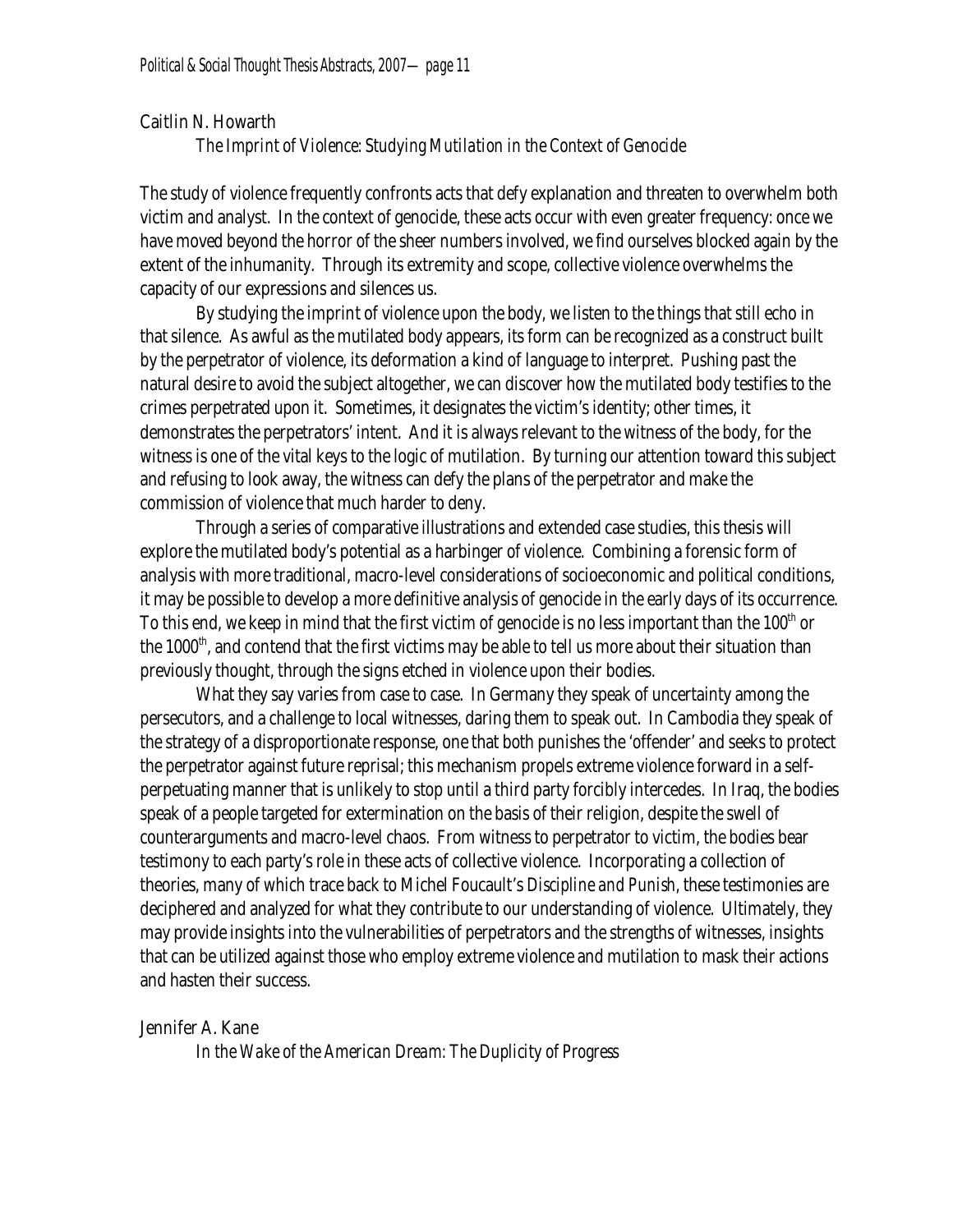I argue the conflicting forces of the American Dream can claim responsibility for both the nation's greatness and its many flaws. I define the American Dream as an ideology containing the following notions: equality of opportunity, individual freedom to pursue one's vision of the good life, and the reasonable expectations of progress, success, and social mobility through hard work. My initial claim is that the American Dream is the singular and formative ideology of this country, and I use the term as a kind of shorthand for the defining national ethos.

Beyond that, I contend the Dream is beset with contradictory and problematic features which serve to exacerbate and perpetuate social problems. I strive to show how deeply embedded cultural contradictions simultaneously propel us forward and constrain our progress in everything we dofrom public policy, to land use, to individual life satisfaction and achievement. Some of the key tensions Icontinuously revisit are: egalitarianism v. meritocracy, the individual v. the community, and private sector v. public interest.

I focus primarily on the ways in which unsustainable environmental, social, and economic behaviors are both manifestations and consequences of the Dream. I argue that particular expressions of the American Dream are deleterious to society and perpetuate an American culture of inequality. I also argue the American Dream and its inherent contradictions have always shaped the country's approach to social policy. Using the New Deal, War on Poverty, and Welfare Reform as case studies, Iexamine the possibility that this underlying influence can render policy efforts troublesome, inequitable, and often inadequate.

I trace the idealization of land through American history, as well as the nation's unique approach to property rights and ownership. The American Dream guided the way we regard land as sacred on the one hand, while exploiting and irresponsibly using land and resources on the other.

I argue the Dream has provided Americans with the ability to rationalize living in a nation of plenty that is replete with ascriptive inequalities and other injustices. It also provided the conditions for a consumer-driven culture to evolve into today's culture of consumption. When the Dream's promises prove unattainable, individuals are left with frustration, restlessness, and self-doubt on account of the heavy focus upon personal agency.

Nonetheless, there is hope. Throughout the chapters, I demonstrate the ways in which the American Dream has united disparate groups and provided the impetus for social reform. It has continuously challenged the American people to fulfill abstract promises of equal rights and opportunity. I conclude the thesis with a discussion of the ways in which the American Dream could be reformulated to alleviate the problems of social injustice and unsustainability.

### **Maha Kausar**

*"Let us tell them what is true:" Limiting and Enabling Women in Local Politics in Sahiwal, Pakistan*

I argue that the literature on Pakistani women's political participation is not fully representative of the conditions on the ground, and that further, more localized research is necessary to be able to properly identify and analyze the factors constraining and enabling their participation. I base this critique on primary research conducted in Sahiwal, a city in the heart of the Punjab in Pakistan. I interviewed 100 women at different levels of political participation: women who do not vote; women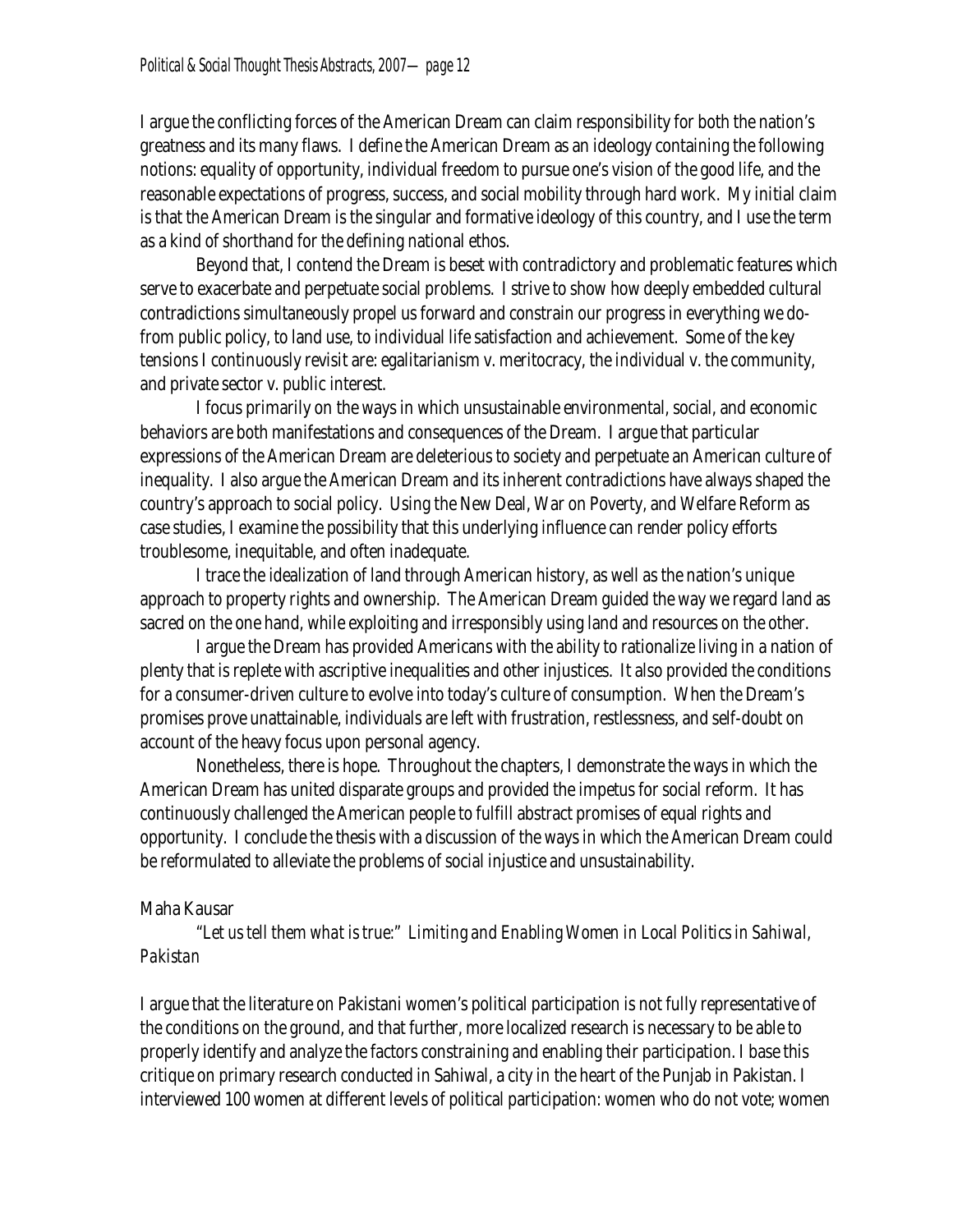who vote; women who participate in campaigns; and women who run forelection to local office. The purpose of this research was to identify and analyze the factors that limit and enable women's participation in local government at these four levels.

 Much of the current literature is focused on the constraints facing Pakistani women, and little attention is given to enabling factors and successes. Even the literature that analyzes constraints places a disproportionately heavy emphasis on Islam as a patriarchal tool that limits Pakistani women's political participation, to the neglect of all other limiting factors.

 I argue that three main factors limit women's political participation in Sahiwal: the gendered public sphere; the system of patronage in the political culture; and finally the low sense of personal efficacy among women.

 The public sphere is gendered by three main socio-cultural factors: the patriarchal use of Islam as legitimation for traditions such as purdah, or the seclusion of women; the baradari system of organizing communities which elevates the seclusion of women; and the idea that women can shine only in the home.

 The system of patronage means that many families and communities consolidate their vote so they can win patronage from local politicians. This is especially disadvantageous for women, for the consolidated vote usually serves to silence their preferences. The low sense of personal efficacy means that women feel unable to influence political decisions or outcomes, even through their vote, so refuse to participate in the political process. I argue that these three reasons interact to form a complex set of constraints to Pakistani women's meaningful political participation.

 Despite these constraints, there are a large number of women who do enter local government. I argue that the space created by gender quotas enables women with political linkages to successfully run for election. These political linkages can be family members or higher level politicians, but these women make use the political experience, organizational skills, contacts and sometimes even financial aid offered by these political linkages to enter local politics. In fact, the stratification of Pakistani society means that the women with political linkages can often be poor and uneducated, but still enter local government. I argue that despite being dependent on support from established male elite these women maintain their independence in decision making.

 I further argue that gender quotas enable women in a wide variety of ways above and beyond creating a space in local government. These quotas have a trickle down effect which generates women's interest in political participation; mobilizes women to campaign and vote; makes local government more accessible and accountable to women constituents; and also creates a support network which allows women to challenge patriarchy in the domestic and political spheres.

Further research should be conducted to see if the trends I have identified are visible in the rest of the Punjab, or even all of Pakistan.

### **Jackie Kruszewski**

*Eyes on the World: The Potato in Andean Agricultural Development and its Implications for Global Food Systems* 

The potato tells us many things about the Andean world it originated in and about the development world that champions staple food products as the end to global hunger. This thesis begins with the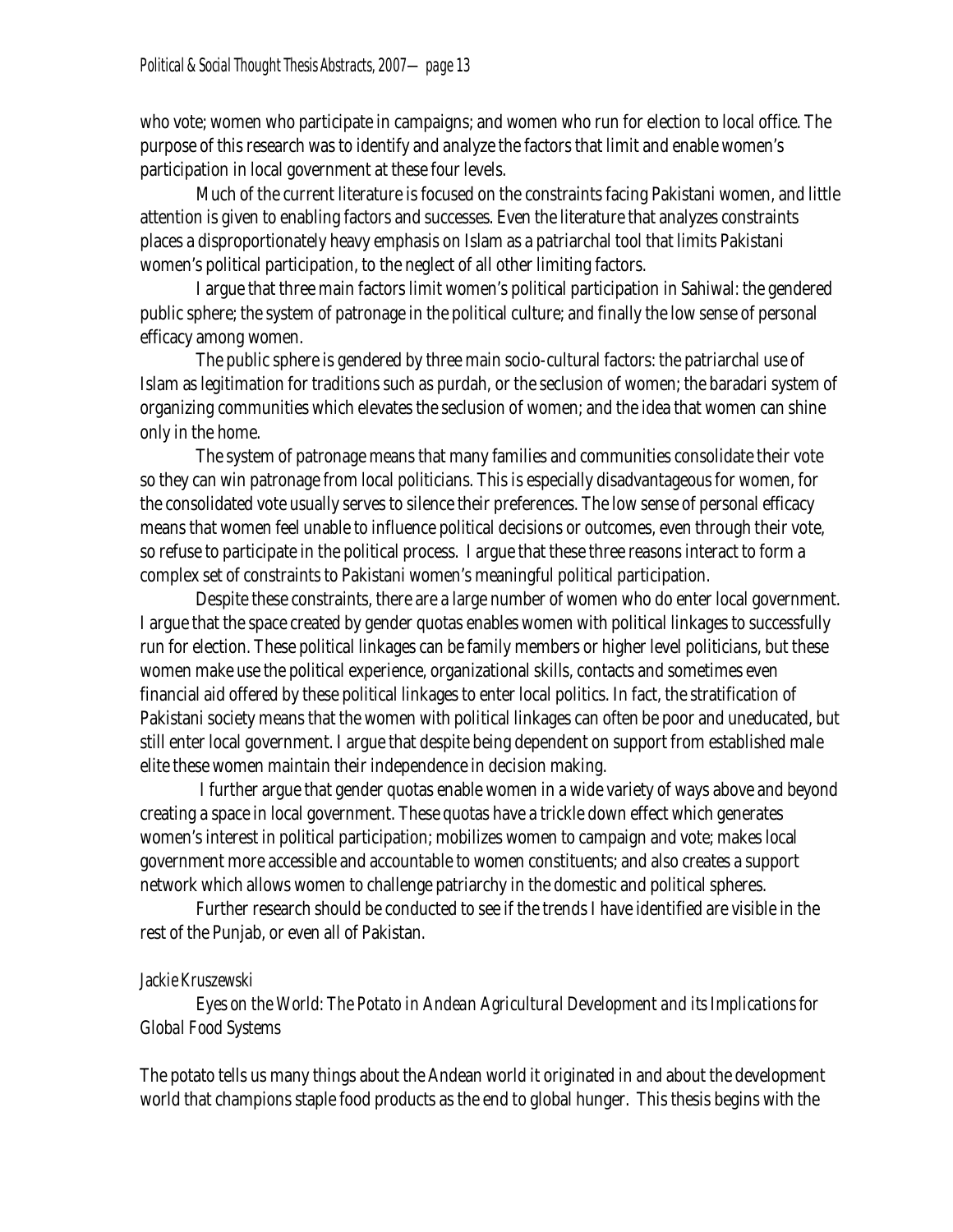curiosity of the potato, its influence, and its journey from the Andes to Europe, and argues for a shift in international agricultural and food policy. Andean agriculture conveys much about the potato's wealth and the natural diversity of species that flourished without the help of modern agricultural science. That the Lake Titicaca basin supported a higher population in the Inca era than the rural Andes does in the present begs the attention of sustainability proponents and the people of the development industry. But in chapter one Ielucidate some remaining prejudice that may influence research on Andean agriculture.

Chapter two examines the modern potato in light of various interventions on its behalf. Framed by a visit to Idahoan potato farms, the chapter briefly traces the development of modern agricultural science and the industry of agricultural development. Icritique an influential force in the potato field, the International Potato Center, by tracing its roots to the Green Revolution movement of the mid-twentieth century. This ancestry warrants a closer, critical look at the projects and discourse that the Center applies. In analyzing the power of this organization, I have to consider the external forces to the potato's advancement in the developing world—namely, the presence of an established global market for potato production and consumption. This chapter and the next observe an increasingly globalized potato in the tradition of western agricultural science, and the problematic implications of its extension by means of the agricultural development industry. Despite laudable goals of reducing hunger, I submit that there is something wrong with the agricultural development model as it augments powerful, international political and economic forces, and ignores alternative models provided by anthropologists, historians and scientists with a more holistic approach to the study of agriculture.

In chapter three I reexamine questions of agricultural production through a short evaluation of consumption habits in the developed world and the deeper implications of American conventional and commercial potato use. I reflect on the dominant patterns of the global potato and its corporate sponsors to understand the model that they seek to export to developing nations. I will also briefly examine more recent investigations into Andean potato agriculture and the organizations that employ alternatives to the CIP model, relying on a few scientists and anthropologists who are concerned about the future of potato agriculture in the Andes. These observations I use to advocate a more holistic, sustainable paradigm for agriculture in the Andes and, implicitly, globally. In conclusion, I return to some general ideas about the nature of the agricultural 'discipline' in environmental conservation, anthropology and the politics of our food production. Where the potato is concerned, a holistic understanding of its unique history, its social and political dynamics, and its ecological niche in the Andes and in America would do much to aid national and supranational organizations touting the international potential of the tuber.

### **Alana Levinson-LaBrosse**

*The Daughters of Storm-footed Steeds: Metaphor and the Hybridization of Rhetoric in India* 

I argue that Aristotle's rhetoric – a triangular structure based on content, style and composition – has, in the modern context of Indian communal and religious violence, as Paul Riceour outlines lost its connection to objective reality. In addition, through studying metaphor usage in instances of violence from Partition (1948) to Gujarat (2002), I have observed that a new rhetoric has emerged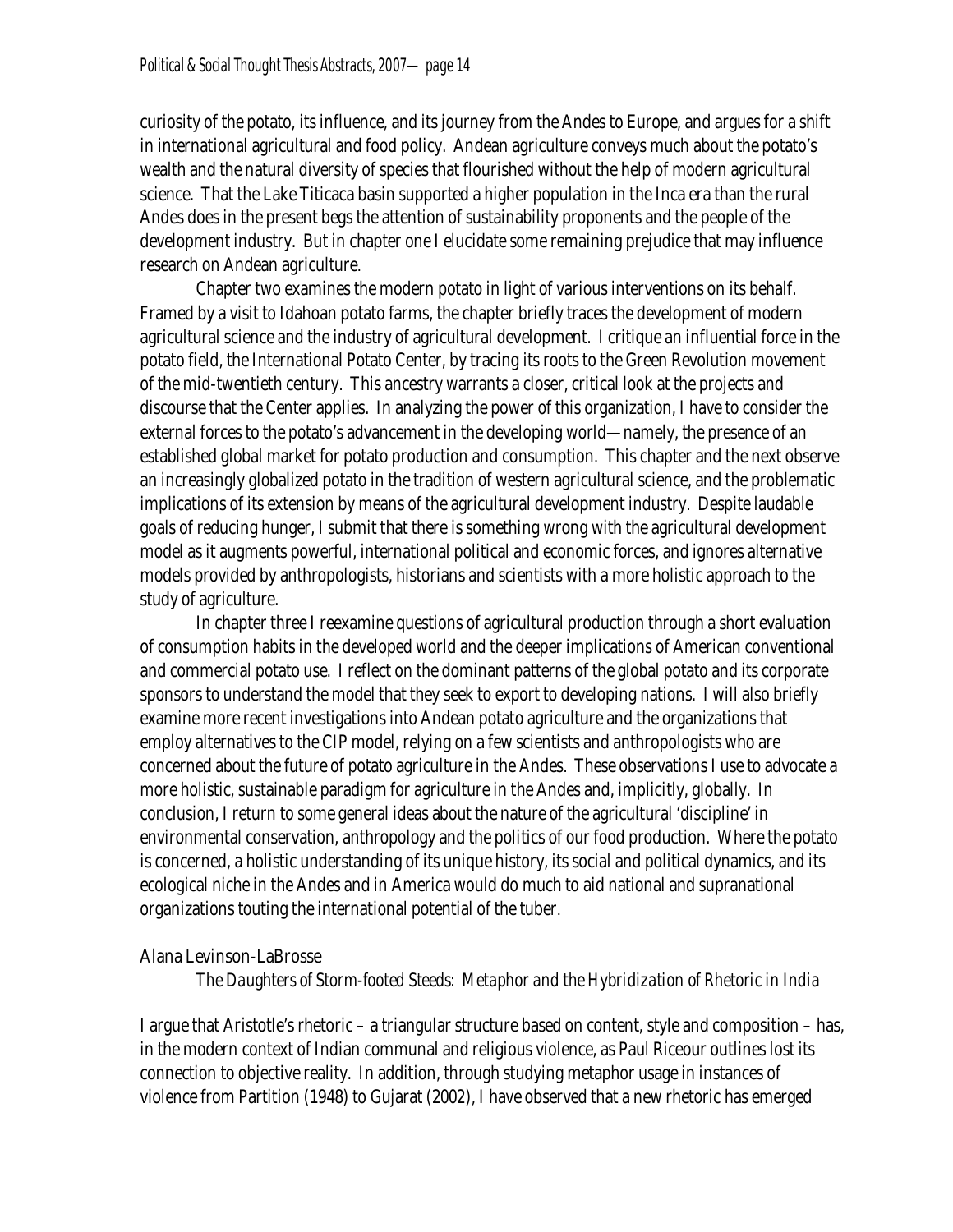dependent not on philosophy for its content but rather on the more subjective and emotionally volatile discipline of poetry. Within poetry, metaphor has traditionally been used to imitate a world in an inexact and subjective way for purposes of personal expression. However, incorporated into the political realm, the same poetic mimesis becomes a tool for constructing a world thatencourages massive violence. Rather than producing reasoned discourse and giving voice to public and civic observations, rhetoric in areas of conflict in India now produces a directed catharsis that buttresses the emotions that help produce violence as opposed to ameliorating them.

As shown throughout the case study on the systemic metaphors revolving around gender, ritualized in physical attacks on the body, the 'vocabulary of violence' has become the metaphor that rhetoric uses to express and give direction to the rage of a given group of people. Jokes about 'castrating' the progenitive capacity of Muslim men or 'ravaging' the ability of Muslim women to bear or nourish children Muslims may sound like mere expressions of anger, helplessness, or aggression. But in instances of communal violence all over India, these expressions manifest quite literally with physical castration, rape, and cutting off of breasts.

Demonstrated by the virulence of metaphors of gender and the corresponding gendered violence, supported by the metaphors of space and the eventual ghettoization of Muslims in urban areas, language has ceased to exist only in the realm of expression. Rhetoric and its linch-pin use of metaphor in India performs such perfect mimesis that itenflames and perpetuates the very reality it describes. Rhetoric, through the use of metaphor towards the production of catharsis, encourages the literal form of violence it figuratively agitates for. As this continues, change in rhetoric becomes more and more difficult as the language, having in substantive ways, shaped the current situation, perfectly describes the violence and the emotion of the times.

Finally, I observe that the increase in language of this kind, hateful in intent and violent in repercussion, comes up in interviews as one of the most disturbing factors in recent years. Hate speech, unchecked, has taken over the public sphere. The paper concludes that the escalation and growing permissibility of violent metaphors that incite and perpetuate aggressive behavior, as put forward by both survivors of violence and more neutral bodies such as the court system in India, have contributed markedly to the greater frequency and destructiveness of recent riots and other outbreaks of violence.

# **Timothy Ly**

# *Broken Structures, Not Broken Windows: How NGOs Can Mitigate the Structural Violence of Neoliberalism*

In this thesis, I argue that NGOs have the power to change the structural inequalities that have led to the AIDS epidemic in Africa. I begin my thesis by asserting that the real catalyst of AIDS is poverty. To prove this, I must dismiss three competing paradigms used to explain the spread of AIDS. These paradigms are the sexual, the individualist, and the economic poverty paradigms. The sexual paradigm blames the AIDS epidemic on a racialized stereotype of black sexuality and only serves to "orientalize" Africa. The individualist paradigm, understands the disease in scientific terms, but does not address the effect of socioeconomic circumstances. Finally, the economic poverty paradigm recognizes that poverty is the catalyst of the AIDS epidemic, but conflates economic growth with a reduction in poverty.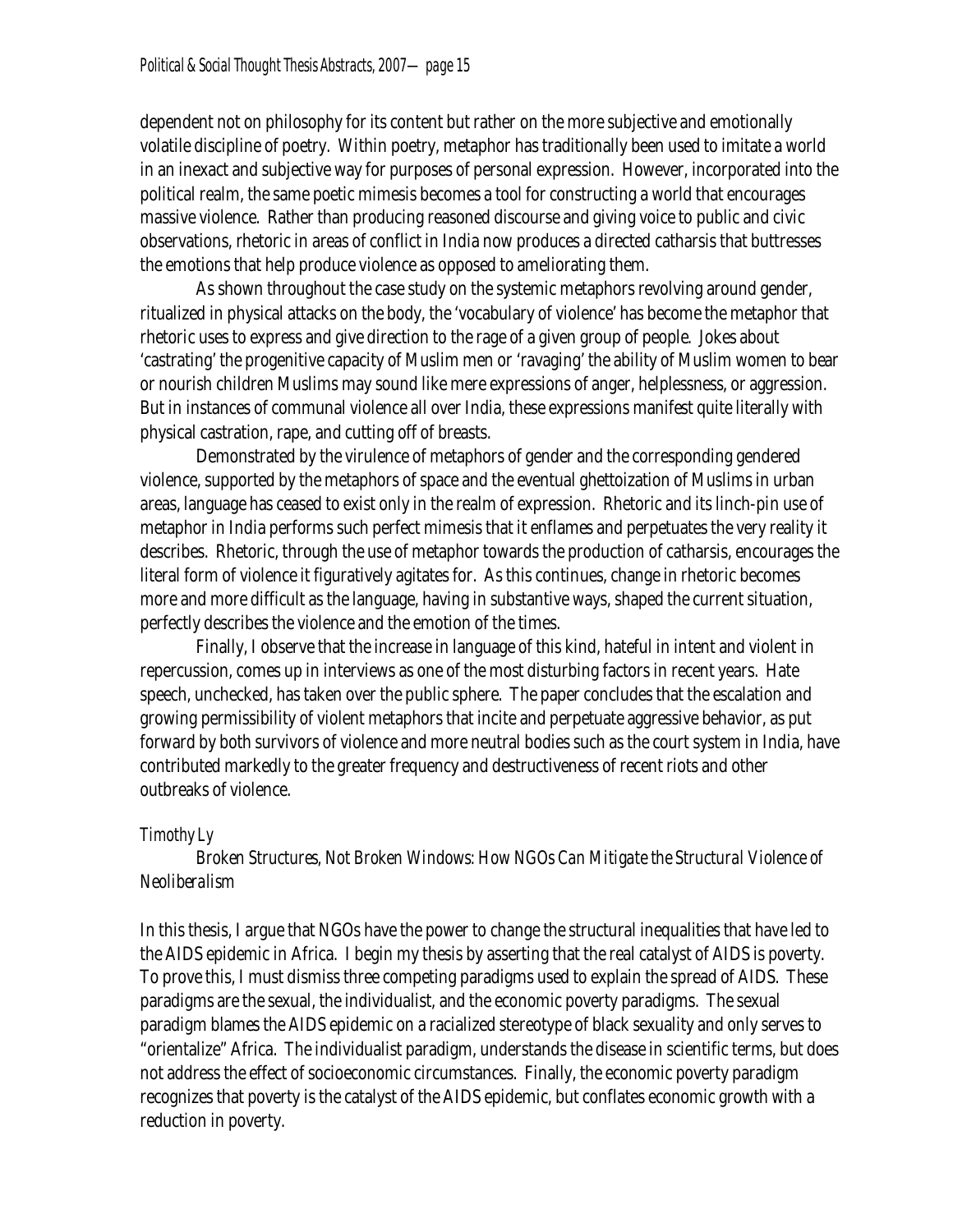In place of these views, I use the paradigm of structural violence. Through structural violence, I show that the AIDS epidemic is a result of inequalities of state and international power. Using South Africa as a case study, I trace the historical progression of colonialism and apartheid in creating the South Africa of today. Moreover, I show that international financial institutions like the IMF, the World Bank, and the World Trade Organization profoundly influenced the maintenance of structural inequalities in the new democratic South Africa.

Because the international financial institutions use neoliberalism as the basis for their actions, I look at the way neoliberal ideology has shaped globalization and created poverty. During its heyday, neoliberalism promised to reduce world poverty. Today, we see that poverty has in fact increased and I argue that neoliberalism created this poverty at two levels. At the level of understanding, neoclassical models oversimplify the analysis of human interaction and cannot take into account the complexity of human interaction. This is compounded by a problem at the level of implementation. Although based on principles of "freedom" and "choice" the implementation of neoliberalism takes place in a non-democratic way. Thus, neoliberalism serves as a façade for the interests of transnational corporations and powerful nations.

Considering the fact that the neoliberal world order harms the least-advantaged of the world, I then make a moral case for global justice. In an effort to skirt the either/or debate between "statists" (who argue that global justice does not exist) and "cosmopolitans," (who argue that egalitarianism is the best principle for global justice) I use the "middle-ground" approach to argue that the prospects for global justice do exist. By using Thomas Pogge's theory of justice of malfeasance, I also assert that international institutions must be constructed so as not to harm the poor.

But because institutions are burdened by stagnant bureaucracy and powerful special interests, I begin the last part of my thesis by exploring the ways that NGOs can implement change at the "grassroots" level. I argue that many NGOs find themselves under the pressure of donors, governments, and their constituents. As a result, many NGOs invariably reproduce the same problems that plagued development projects or colonialism. But there are some NGOs, like the Treatment Action Campaign, who do manage to rearrange the structures of power to some degree. I conclude my thesis with some observations that should be helpful in guiding other NGOs on a similar path towards changing structural violence.

# **Daniel Pike**

# *Unveiling War's Influence on Gender Dynamics*

I begin with a curious finding from regression-based studies of 125 countries between the years 1960 and 2000: other relevant factors held constant, more patriarchal countries are more prone to civil conflict. In chapter one I revisit these studies and assess their attempts to control foreconomic, political and social factors that contribute to civil conflict. I then consider their central results and proffered explanations. The studies centrally claim that greater patriarchy increase the likelihood of civil war by granting men, who foreither biological or non-biological reasons are more aggressive than women, more control over the use of force.

 There is plausible evidence that men are, on average, slightly more aggressive than women. But there is little convincing evidence that these differences are biologically determined. Men's relative aggressiveness seems culturally determined. As the militarization of culture that precedes and follows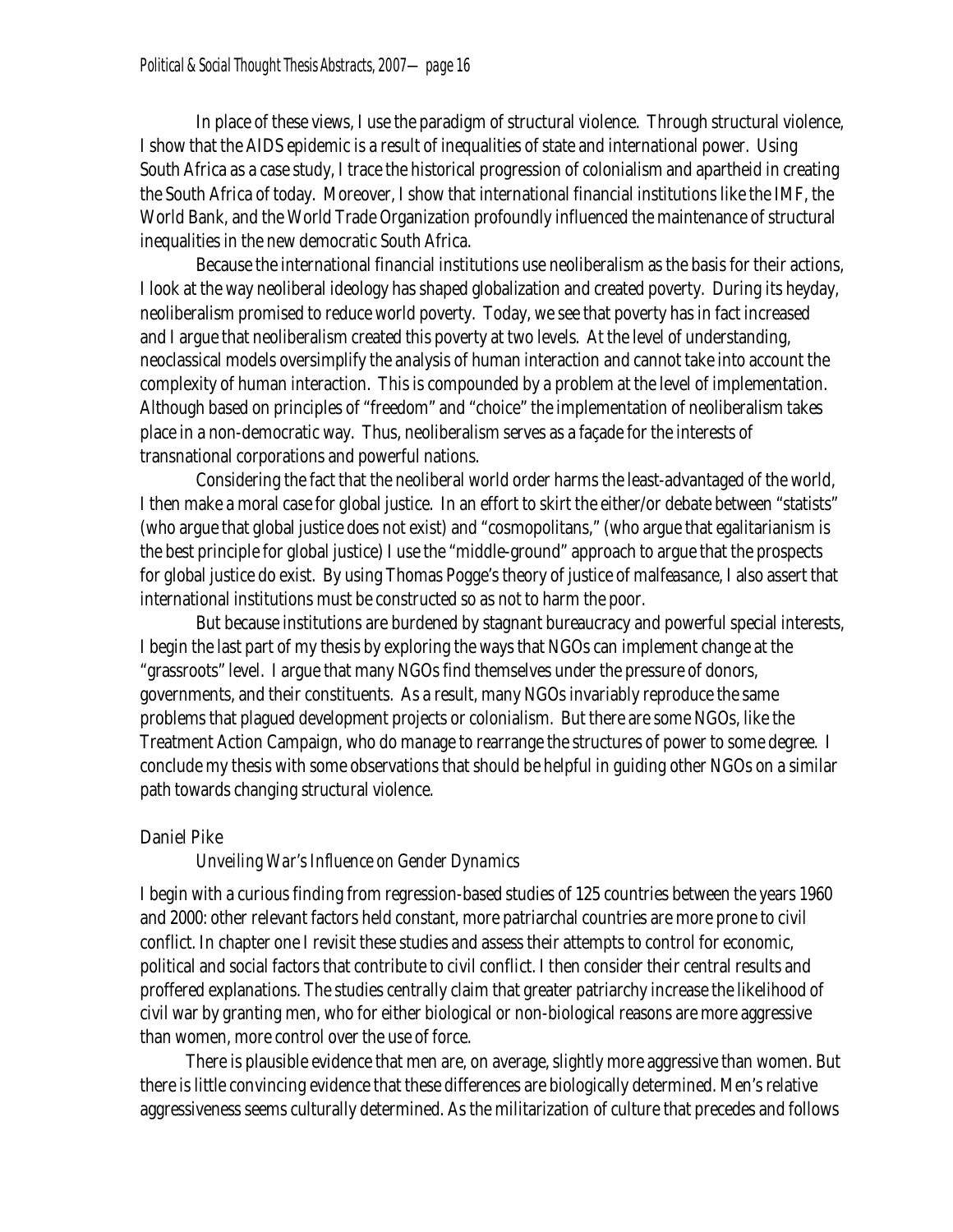civil war tends to profoundly (en)gender male aggressiveness, the argument that patriarchy causes civil war by enabling male aggressiveness becomes somewhat circular. It runs, in effect: civil war is partly caused by patriarchy because men are relatively aggressive, and men are relatively aggressive because of war and its cultural effects.

Finding this argument inadequate, I consider evidence for other potential causal dynamics. In chapter two I investigate European colonialism's role in exacerbating modern patriarchy and political instability in colonized areas, demonstrating how British rule further subordinated women in Uganda and Nigeria. In chapter three I address connections between female subordination, high rates of childbirth and Malthusian-type population pressure, focusing on population pressure's role in the Rwandan genocide. In chapter four I consider connections between civil conflict, the documented rise in religious fundamentalism post-1960, and increased patriarchy, looking in-depth at the Taliban's ascendance in Afghanistan.

In chapter five I present unified statistical models that account for all the relevant factors identified in the literature, as well as those identified in chapters two through four. I also find strong evidence that patriarchy was strongly determined by civil war between 1965 and 2000. I argue that civil war could exacerbate patriarchy in three ways: (1) by directly diminishing women's personal and economic security; (2) by enabling fundamentalist, patriarchal religious movements to grow in stature; and (3) by reviving or reinforcing age-old hegemonic masculinities that idealize the warrior male and the doting, nurturing female. I also find strong evidence of a separate but nonetheless important causal mechanism: high fertility rates increase population pressure and land scarcity, which increases the chance of conflict, especially if land is unequally distributed.

Iconclude by noting that, as civil war has become moretechnologically sophisticated, financially rewarding, and physically devastating, its gendereffects have changed. In this postmodern era of entrenched, devastating conflict, mechanisms one and two seem to be growing in salience. Accordingly, education and economic empowerment programs for women should be central to postconflict reconstruction efforts. Thankfully, though mechanism three may help explain gender dynamics in poorer conflict-torn countries, the ideal of the warrior male seems to be losing its appeal.

### **Elizabeth V. Stork**

# *Radical Democracy: Grassroots Social Movements in Latin America and the Challenge to Global Liberalism*

I argue that contemporary grassroots social movements in Latin America represent a viable challenge to the global dominance of economic and political liberalism. These movements articulate a platform that combines democracy with socialism to achieve "radical democracy." They receive political support from powerful states through transnational advocacy networks.

The radical democracy represented by these grassroots movements emerged in Latin American politics as an alternative to revolutionary socialism. The decline of the political left in the 1970s and 1980s that coincided with failed socialist projects, military authoritarianism, and a "Lost Decade" of economic crisis has opened political opportunities for new sectors of civil society. Formerly excluded from revolutionary movements based on *class*, women, ethnic minorities, indigenous peoples and other marginalized groups have used transnational networks to express their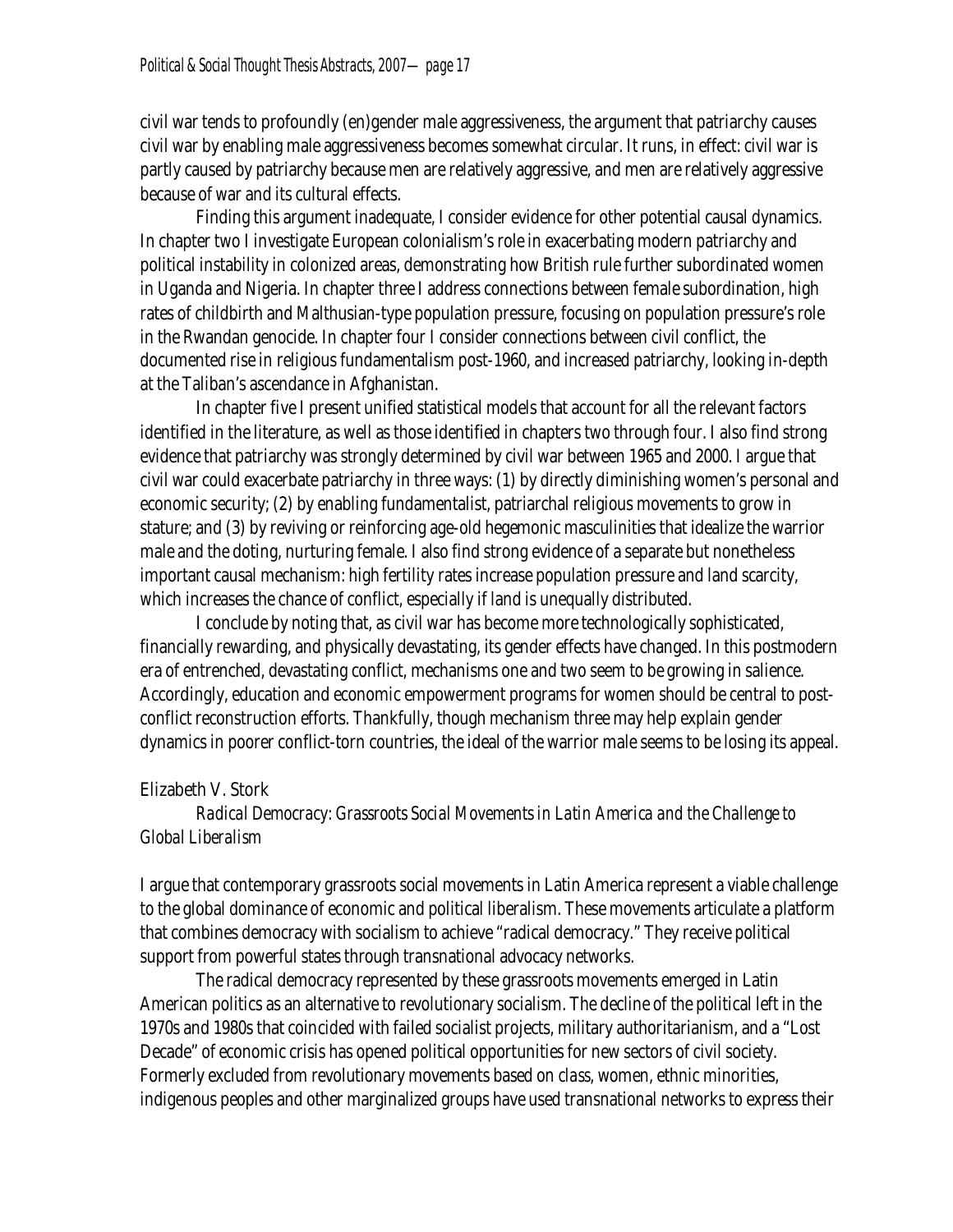political demands. The central tenets of radical democracy include: autonomy from the "top-down" influence of state corporatism and party politics; inclusiveness of all sectors of society in political decision-making; and an anti-neoliberal vision for social justice that acknowledges poverty as a political issue.

Iexplore three cases in which grassroots social movements emerged to advocate for radical democracy in the 1970s and 1980s amidst crises in party politics. The urban poor living in Chile's *poblaciones* mounted a formidable challenge to the military dictatorship led by General Augusto Pinochet. Feminists across Latin America created a women's movement that politicized gender in fights against political repression. The Zapatista movement in Mexico mobilized international support for indigenous struggles against the neoliberal program of the Mexican government. The Zapatistas, the *feministas* and the *pobladores* all prize consensus-based, non-hierarchical decisionmaking within their movements. They pursue radical social change through peaceful means by using demonstrations and democratic discourse to garner international support.

Transnational solidarity networks have formed to support these grassroots movements because their democratic ideals carry international appeal and because they advocate peaceful change from the bottom-up rather than violent revolution. By controlling funding and exercising discursive influence, liberal, Northern governments may tend to sideline radical goals for social justice in the interest of promoting a free-market-oriented vision of a *good* society. Movements for radical democracy also encounter obstacles when lobbying for change within liberal governments. Though a wave of democratic transition has swept Latin America in the 1980s and 1990s, the democracies that have resulted remain more accountable to international financial institutions than they do to popular demands.

Radical democratic movements have enabled minorities who were once side-lined by socialist struggle to become powerful political actors. While advocacy in the context of liberalizing regimes can tend to mute their radical efforts, the capacity of transnational networks to offer opportunities to these new social movements lays the groundwork for meaningful resistance to the neoliberal order in Latin America.

# **Charles A. Taylor**

*The Devil's Excrement: A Property Rights and Institutional Explanation of the Resource Curse* 

The resource curse theory suggests that countries with abundant natural resources are destined to underperform countries with less favorable resource endowments in terms of nearly every measure of development. Over the long run, resource curse proponents assert that natural resource fed growth breeds everything from economic stagnation to corrupt governance to domestic conflict and civil war. But some oil-rich countries seem to be 'cursed' by oil more than others. What is the omitted variable that explains why some countries utilize their oil resources for development while others choke on what the former Venezuelan oil minister Juan Pablo Perez Alfonso calls the 'devil's excrement'?

I seek to answer this question by analyzing how oil resources affect countries in the medium and long term. First, I develop a model of the oil market that elucidates the political and economic factors that influence the price of oil, production decisions, and the bargaining power of oil producers. I then employ an econometric analysis to both test whether there is a resource curse and to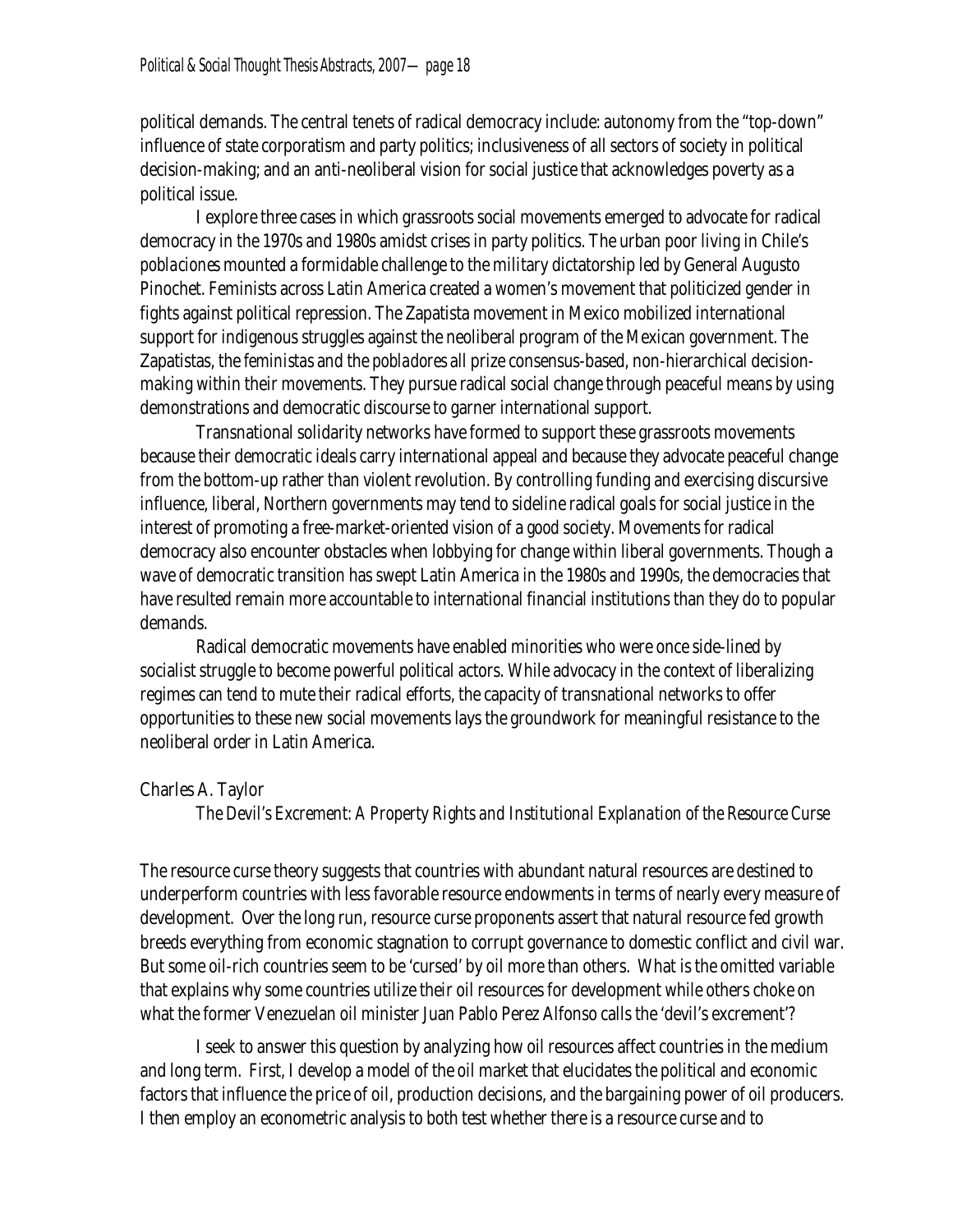understand what characteristics make some oil producers susceptible and others not. In the medium term, I find that the more dependent a country is on oil for its livelihood, the greater the likelihood that the country will mismanage its oil revenue. In the long term, I find that a country's initial level of dependency on oil, as well as changes in dependency over time, play a major role in determining long run growth outcomes.

I investigate possible political economicexplanations of why highly oil dependent countries have such poor development records. I find that my empirical results are best understood in terms of social-property relations and institutions—what I argue are omitted variables in the resource curse equation. I then develop a comprehensive framework that traces the effect of oil, with an emphasis on who controls the oil rent and how these actors decide to disburse it. Capitalist countries with good institutions are immune to the resource curse, and in fact often benefit from increases in oil revenues. Countries with moderately capitalist social-property relations and poor institutions are susceptible to the rent-seeking effects of oil production. However, these countries are likely to cede more control of oil revenues to the private sector, which insulates them from some of the negative public spending effects associated with the resource curse. Pre-capitalist countries with poor institutions are doomed because ineffective and corrupt governments control the oil rent. These governments spend the oil rent in ways that increase future dependency on oil and institutionalize rent-seeking, thus precluding long-term growth and other positive developmental outcomes. I then elaborate on the specific channels through which the private and public sector can spend oil revenue, and speculate how these different spending decisions affect into a country's development.

In my case study of Angola, I describe in detail how the worst of the resource curse plays out on a country-specific level. I conclude by testing the robustness of the resource curse by checking how the presence of oil affects non-economic development indicators such as political rights, education, health, and inequality. I then suggest how globalization has altered the environment faced by oil-rich countries, and highlight some of the unprecedented opportunities and challenges for newly oil producing countries.

# **Mark D. Thyrring**

# *Postwar Possibilities: The Allied Occupation and Gender Inequality in Japan*

I argue that the Allied Occupation of Japan was a unique period of fluidity in gender relations and that the roots of Japan's postwar gender inequality in labor and politics can be traced to this period. I tie gender inequality in the postwar era to systems of inequality that emerged during the Occupation. I identify the structural components of gender inequality as stemming from Japan's system of 'convoy capitalism', which is built on the availability of women to act as labor force slack and to provide an informal system of social welfare. Women's position in this system ties them to the home and combines with an election system with strong gender biases to limit conventional participation by women in politics.

In arguing that gender relations under the Occupation were particularly malleable, I identify three key shifts in the nature of gender relations in the fifty years prior to the war. I argue that the Meiji Restoration, the rise of feminist movements during the Taisho Democracy, and the